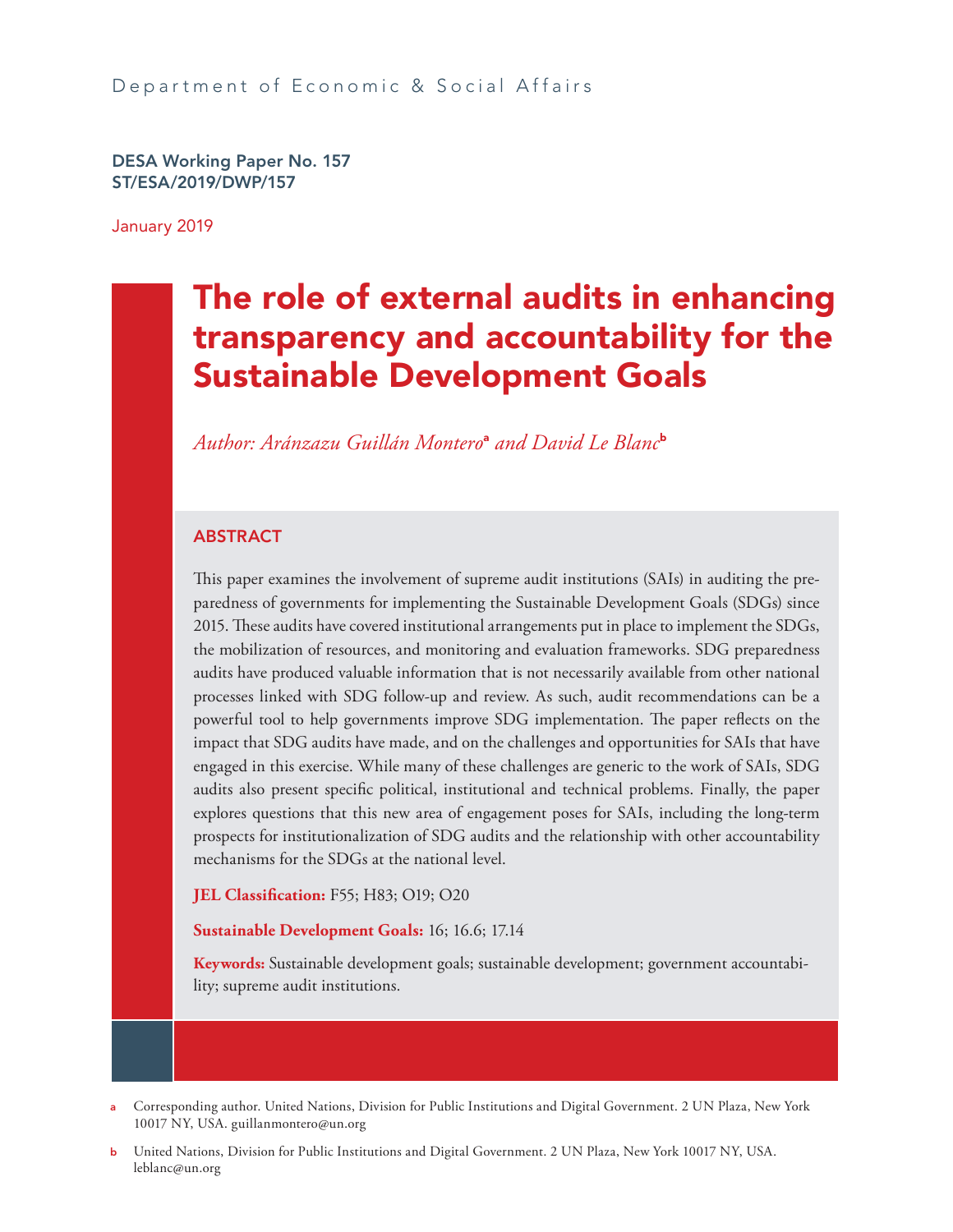### **CONTENTS**

| Ш. | Supreme audit institutions and internationally agreed development programmes 5      |
|----|-------------------------------------------------------------------------------------|
| Ш  |                                                                                     |
|    |                                                                                     |
|    |                                                                                     |
|    |                                                                                     |
|    |                                                                                     |
|    | IV Impact of SDG audits on transparency and accountability in SDG implementation 11 |
| V  | Challenges and opportunities related to SDG audits  14                              |
|    |                                                                                     |
|    |                                                                                     |
|    |                                                                                     |
|    |                                                                                     |
|    |                                                                                     |
|    | VI The positioning of supreme audit institutions in national accountability         |
|    |                                                                                     |
|    |                                                                                     |
|    |                                                                                     |
|    |                                                                                     |
|    |                                                                                     |
|    |                                                                                     |

UN/DESA Working Papers are preliminary documents circulated in a limited number of copies and posted on the DESA website at https://www.un.org/development/ desa/publications/working-paper to stimulate discussion and critical comment. The views and opinions expressed herein are those of the author and do not necessarily reflect those of the United Nations Secretariat. The designations and terminology employed may not conform to United Nations practice and do not imply the expression of any opinion whatsoever on the part of the Organization.

Typesetter: *Nancy Settecasi*

#### UNITED NATIONS

Department of Economic and Social Affairs UN Secretariat, 405 East 42<sup>nd</sup> Street New York, N.Y. 10017, USA e-mail: undesa@un.org https://www.un.org/development/desa/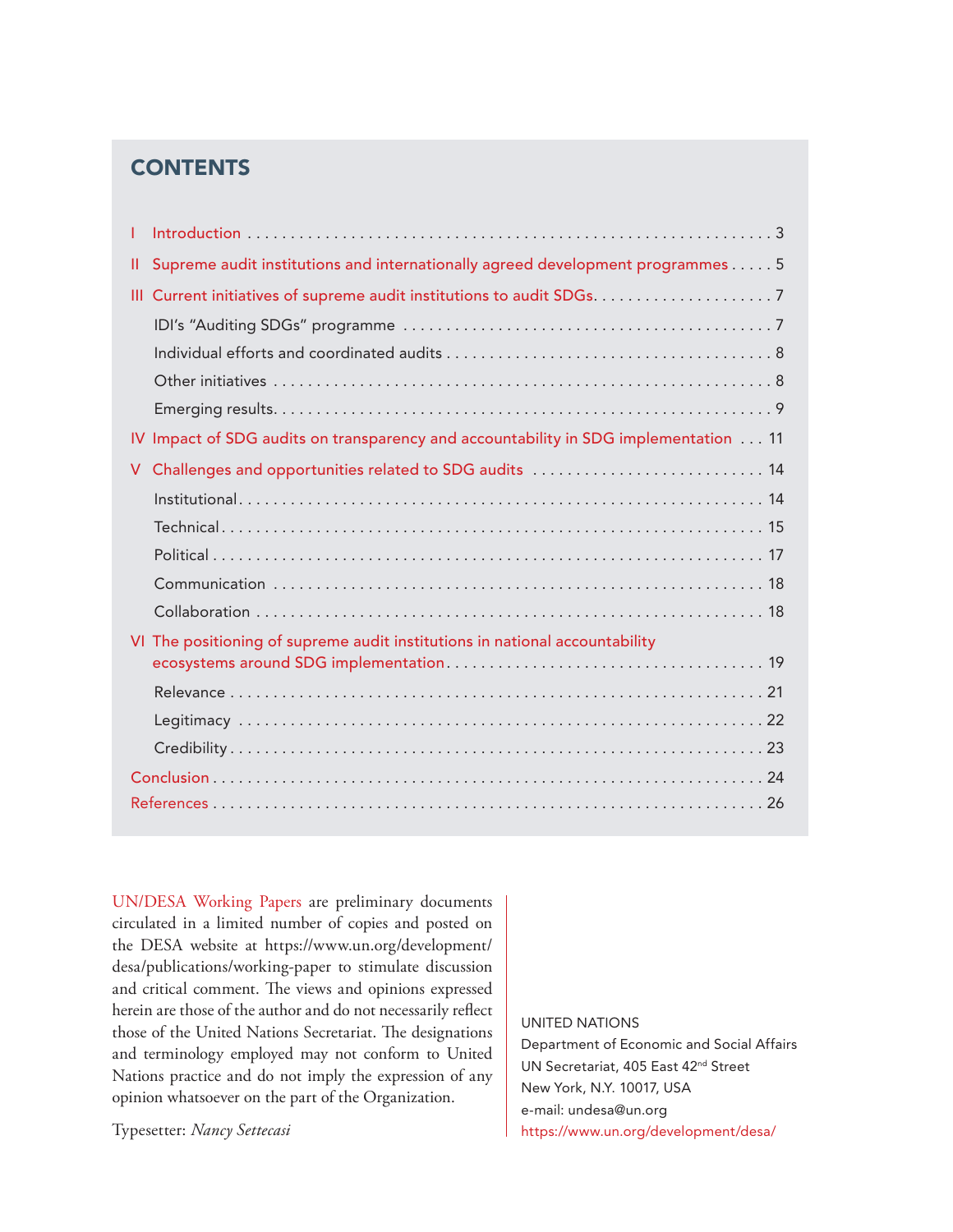### **I** Introduction

This paper is concerned with the involvement of supreme audit institutions (SAIs) in the accountability systems that have developed around the implementation of the recently adopted 2030 Agenda for Sustainable Development.

In 2015, Member States of the United Nations adopted the 2030 Agenda, which includes the Sustainable Development Goals (SDGs) (United Nations, 2015). The SDGs are a set of 17 goals with 169 targets, which cover the whole universe of sustainable development issues. The goals are universal – they apply to all countries, regardless of their state of development. Most of the targets in the SDGs include relatively precise objectives to reach by 2030 or specific actions or policies to be put in place by then.

Concomitant with high international exposure, the Agenda and the SDGs have received high attention from national governments. Beyond signing off on the Agenda in September 2015 in New York, many countries have adopted the SDGs as a reference framework for their own actions. This has encompassed determining nationally adapted objectives and targets and aligning national development strategies and plans and even budget processes to the SDGs. In such countries, this brings the Agenda and the SDGs squarely into the domestic policy sphere.

The question of national governments' accountability around the commitments included in the Agenda is complex (for a short description, see Karlsson-Vinkhuyzen et al., 2018). As was the case for previous intergovernmentally agreed development frameworks, and contrary to international treaties negotiated under the UN, the 2030 Agenda is not legally binding. How Member States should be held accountable for the delivery or progress on the goals was one of the most contentious issues during the negotiations of the Agenda (Persson et al. 2016), in part a legacy of tensions between developed and developing countries around national sovereignty and official development assistance during past decades.<sup>1</sup> As a result, in the multi-level follow-up and review system that was adopted, national monitoring efforts are largely left to the discretion of individual countries, with the possibility for them to present voluntary reviews at meetings of the High-level Political Forum on Sustainable Development (HLPF) held each year at United Nations headquarters in New York. Therefore, national accountability systems for the SDGs will be very diverse and involve different actors (Karlsson-Vinkhuyzen et al. 2018).

Supreme audit institutions perform a central function within government accountability systems. They are generally aimed at promoting transparency, efficiency, effectiveness and accountability of the public sector and improving the performance of government institutions (Stapenhurst & Titsworth 2006; Santiso 2007; 2009; Melo et al. 2009). Initially focused on compliance and financial auditing, SAIs' mandates have been expanded to assess the economy, efficiency and effectiveness of public spending and government performance (DFID 2005).<sup>2</sup> Supreme audit institutions with appropriate mandates, independence and capacity produce relevant information and evaluations of the strengths and limitations of government institutions, processes and policies.

<sup>1</sup> As an illustration of these political sensitivities, the Agenda does not use the words "accountability" or "monitoring and evaluation" when it refers to follow-up and review. However, the Agenda recognizes that one of the objectives of this follow-up and review framework is to promote "accountability to our citizens" (para. 73).

<sup>2</sup> See Guillan Montero (2013).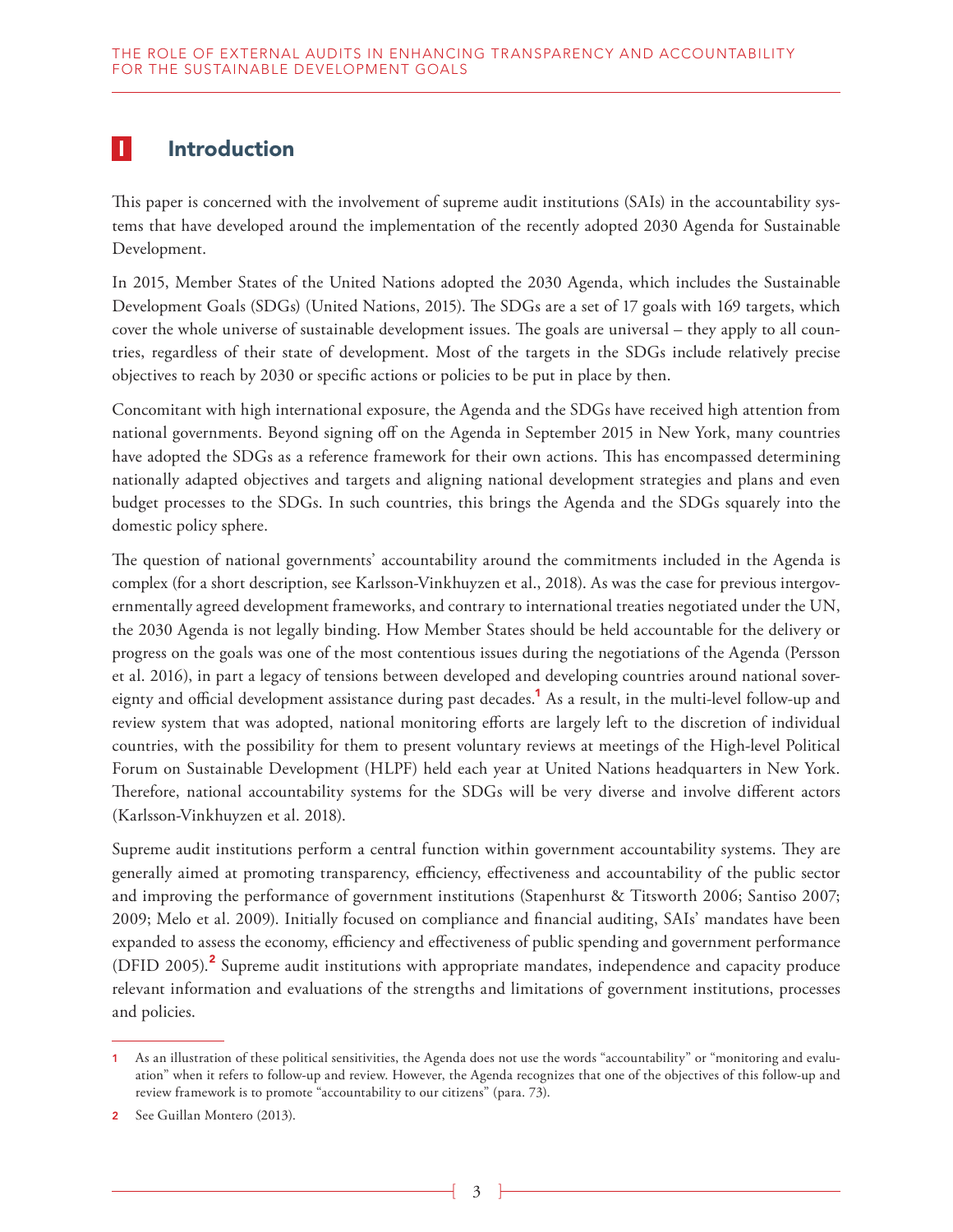In support of the 2030 Agenda, SAIs could potentially play a key role in building accountability for the SDGs. First, they are established domestic accountability institutions with the mandate of holding national governments to account. Second, they contribute to improving government performance by informing national monitoring and evaluation (M&E) systems with independent evaluations of the effectiveness of policies and programmes related to the SDGs (Karlsson-Vinkhuyzen et al. 2017). Third, they can provide new information that would not be otherwise available through the SDG follow-up and review system and make recommendations for improving implementation. Finally, they enable the role of the public in monitoring SDG implementation. They can translate complex information about government performance and frame it in ways that are comprehensible and actionable by the public (Eckersley et al. 2014; Karlsson-Vinkhuyzen et al. 2018).

The role of SAIs in auditing the SDGs must be understood in this context. As national accountability institutions, they can use their formal mandate to oversee and assess government efforts to implement the SDGs, complementing other accountability institutions and actors (e.g. Parliaments, civil society and the media) and governments' internal monitoring and evaluation systems. The jurisdiction of the SAI is reinforced when a Member State has translated the SDGs into domestic implementation tools such as national legislation, policies and programmes.

Far from being of a theoretical and legal nature, this debate on the accountability of the SDGs is being empirically tested around the world. As explained below, in many countries, SAIs have moved fast to audit the preparedness of their governments to implement the SDGs. Some SAIs are now moving into auditing SDG implementation. These efforts stem in a large part from the strong and early commitment of the international association of supreme audit institutions (INTOSAI) to the SDGs, and a coordinated effort by the INTOSAI Development Initiative (IDI), which since 2016 has supported more than 80 SAIs from all regions to undertake audits of preparedness for SDG implementation.

This paper takes stock of SAIs' involvement in SDG audits over the past three years. It illustrates how SAIs have pursued different strategies to audit SDG implementation, the challenges that they have faced, and the role that SAIs may play in the future in the institutional landscapes that have emerged at the national level around accountability for SDG implementation. This paper largely draws from materials produced by SAIs in the context of conducting SDG audits during the past three years, including audit plans, draft audit reports, and communications made at capacity building workshops, as well as on the discussions that occurred at two worldwide meetings of SAIs, focused on SDG audits, organised at UN headquarters in July 2017 and 2018 (UNDESA and IDI, 2017 and 2018). Both meetings were webcast and their content is therefore publicly available.<sup>3</sup>

The rest of the paper is constructed as follows. Section 2 describes some factors that have facilitated SAIs' involvement on the SDGs. Section 3 presents the current initiatives on auditing SDGs and their emerging results. The impact of these audits is discussed in Section 4. Section 5 reflects on the challenges and opportunities around SDG audits, while Section 6 discusses the position of SAIs in the national accountability ecosystems that have developed around SDG implementation. Section 7 concludes.

<sup>3</sup> For the 2017 meeting, see https://publicadministration.un.org/en/news-and-events/calendar/moduleid/1146/ItemID/2947/ mctl/EventDetails. For the 2018 meeting, see https://publicadministration.un.org/en/news-and-events/calendar/moduleid/1146/ItemID/2959/mctl/EventDetails.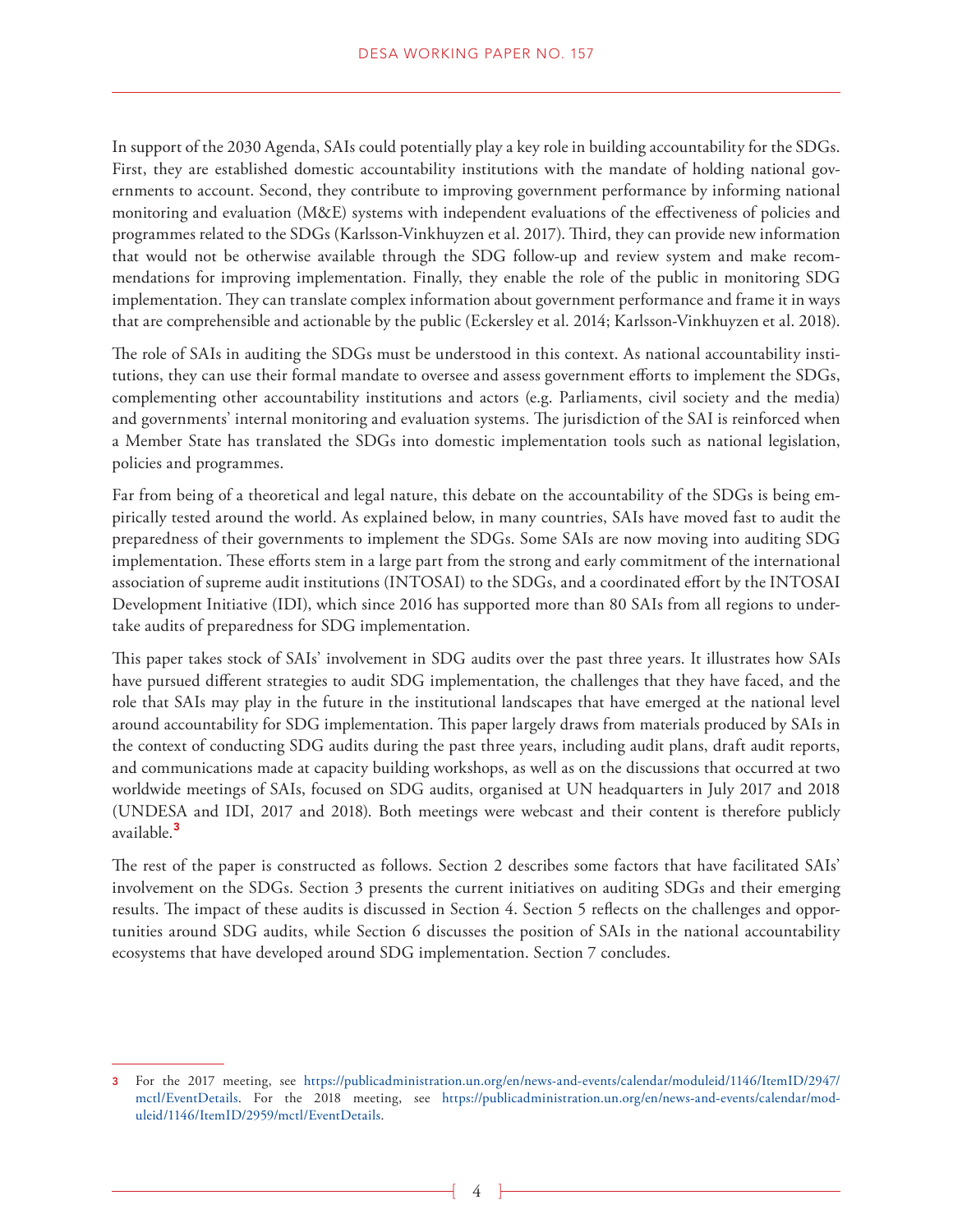### **II** Supreme audit institutions and internationally agreed development programmes

The involvement of SAIs in auditing SDGs benefits from their previous experience in auditing national implementation of international development programmes, including the Millennium Development Goals (MDGs), national development plans (and similar instruments), and sustainable development issues. However, these efforts had not been as systematic as they are around the SDGs; nor had they concerned a large number of SAIs, as shown below.

Important differences in terms of accountability systems exist between the MDGs and SDGs. The MDGs were concerned only with developing countries, and their implementation was largely conceived as part of international development assistance. The follow-up system was centralized, led by the UN and mainly focused on the status of targets at both national and global levels (Persson et al. 2016). Many programmes linked with the MDGs had their own reporting and accountability systems.<sup>4</sup>

Given these characteristics, SAIs were not systematically involved in accountability around the MDGs. Early in the MDG implementation period, a UN report concluded that. "…as far as the audit function is concerned, there seems to exist little concerted and dedicated effort at the global, country or local level to engage and mobilize the external and internal audit community around the MDG processes, targets and indicators… Where donor contributions are involved, auditing, like financial reporting, usually conforms to the specific donor requirements for audited financial statements. Where government resources are used, audits seem to be planned according to existing institutional audit regimes and are usually sector or project based, without special regard for the targets and indicators of the MDGs" (UN, 2004). Results from a 2016 INTOSAI Survey confirm this perception. Out of 115 SAIs, only 17% reported having been involved in the review or audit of systems and information for reporting progress on MDGs and other sustainable development issues (INTO-SAI 2016). Among those, many referred to the MDGs only as the motivation for conducting the audits.

However, there are some notable examples of audits of progress on the MDGs. A coordinated audit of 11 Latin American SAIs evaluated country progress on MDG 2 ("ensure that, children everywhere, boys and girls alike will be able to complete a full course of primary schooling") (TCU 2016). In other countries, SAIs were engaged in auditing specific programs or projects falling under the scope of the MDGs (e.g., China, Indonesia, Malaysia, Pakistan, Tanzania) (Chatterjee 2018). SAIs from developed countries such as the US GAO and the European Court of Audit audited MDG-related issues as part of audits of development aid (INTOSAI 2016).

In some developing countries, SAIs have a broad mandate and their jurisdiction includes auditing programmes financed by international financing and development institutions (e.g., Argentina, Bangladesh, China, Ghana, Indonesia, Tanzania) (OCDE 2011, 2012). These audits have helped SAIs become more familiar with development issues and acquire the skills and capacities to assess the performance of development programmes. In fact, this is an area where SAIs from developing countries may have more experience than their counterparts from developed countries, with some exceptions.<sup>5</sup>

<sup>4</sup> At the international level, discussions among developed and developing countries resulted in successive frameworks for development assistance that articulate development effectiveness principles, namely the Rome Declaration, the Paris Declaration, the Accra Agenda for Action and the Busan Partnership for Effective Development Cooperation (http://www.oecd.org/dac/ effectiveness/thehighlevelforaonaideffectivenessahistory.htm)

<sup>5</sup> For example, in 1995, the Canadian Parliament expanded the mandate of the General Auditor of Canada and created the Commissioner for the Environment and Sustainable Development, who is responsible for auditing sustainable development issues (Auditor General Act, Dec. 1995).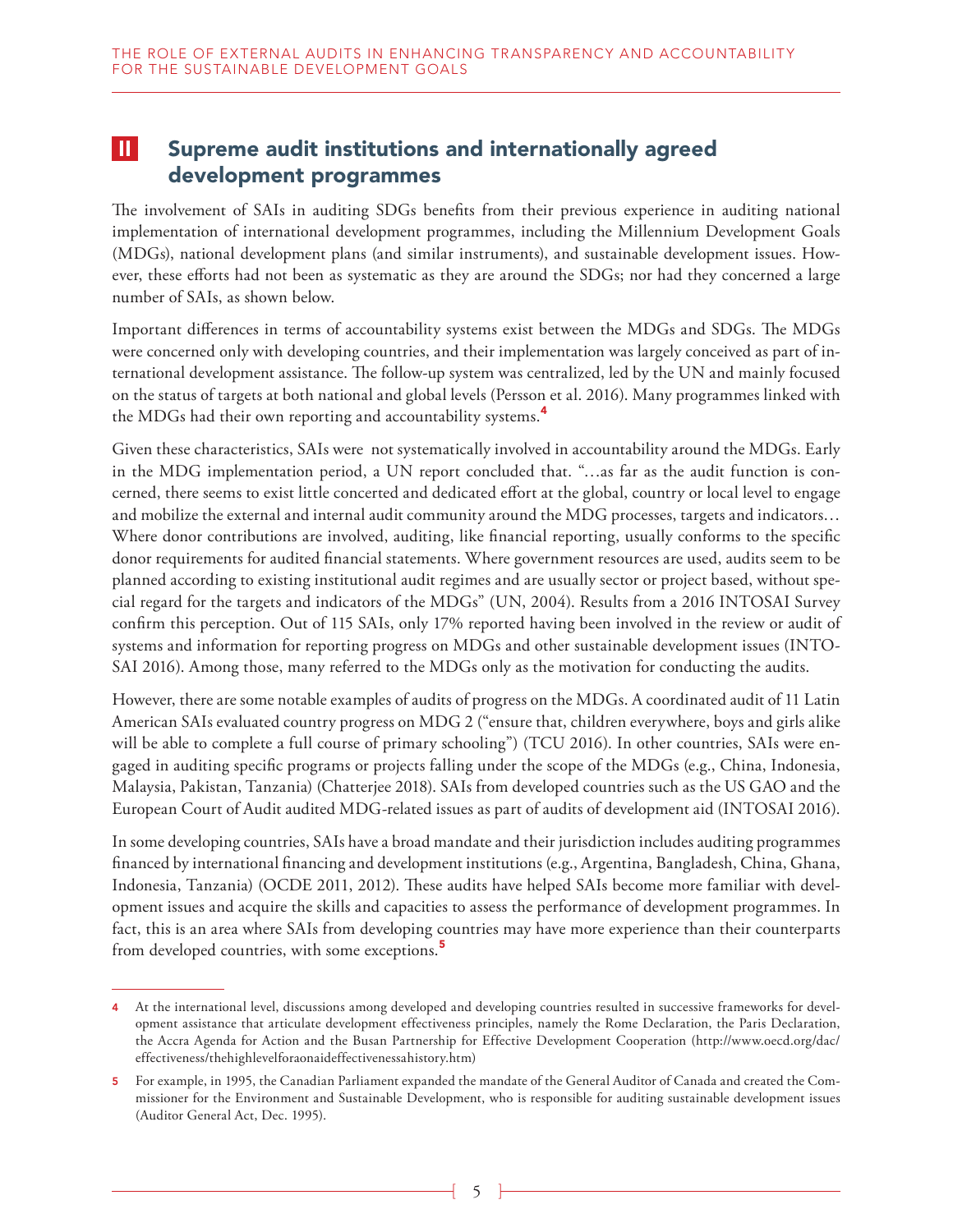In general, SAIs and other accountability institutions are also expected to evaluate and collect data on specific policies and programs and development challenges when countries are signatories to international agreements. For example, some SAIs are focal points for the follow-up and review mechanism of international instruments such as the Inter-American Convention against Corruption (Paraguay), and others are important sources of data on corruption and maladministration practices in countries which are signatories to the United Nations Convention against Corruption (UNCAC). This is directly relevant to the follow-up of SDG 16. Supreme audit institutions have also been involved in auditing the implementation of multilateral environmental agreements (MEAs), which are legally binding. These agreements are also used as sources of audit criteria and information. Examples from Iceland, Poland, Estonia, Brazil, and several coordinated audits involving multiple SAIs show the important role SAIs can play in evaluating gaps, compliance and effectiveness of international instruments, and the value of the information and recommendations they can provide to improve implementation (UNEP 2010). Supreme audit institutions can build on this experience to conduct SDG audits. Some SDG targets incorporate targets from binding MEAs, such as from the Convention on Biological Diversity under SDG 15. Supreme audit institutions that have audited these targets in the past are now building on this experience to audit the corresponding SDG targets (e.g., audit on protected areas in Latin America).

SAIs have also accumulated experience in auditing the performance of national development instruments, policies and programmes. In Brazil, China, Colombia, Hungary, Indonesia, Jamaica, and Norway, among other countries, SAIs have conducted performance audits of National Development Plans and development policies to identify strengths and gaps (Contraloría General de la República de Colombia 2015; OECD 2017; State Audit Office of Hungary, 2012). This experience has helped enhance their capacity to assess the performance of development policies and programmes and opened the door for SAIs to engage with the SDGs.

Beyond these experiences, a critical enabling condition for SAIs to become involved in auditing the SDGs has been INTOSAI's aggressive strategy to position itself on the international agenda for sustainable development. This strategy draws on the long-standing collaboration of INTOSAI with the UN and its active presence in intergovernmental processes.<sup>6</sup> INTOSAI has advocated for UN recognition of its role and that of national SAIs on sustainable development, as indicated in UN Resolutions A/66/209 and A/69/228 on SAIs' role in promoting an efficient and accountable public administration. Based on these resolutions, INTOSAI's interest was articulated in the conclusions and final declaration of the 23rd joint UN-INTOSAI Symposium on "The Role of SAIs and Means of implementation for Sustainable Development" (Vienna, March 2015).<sup>7</sup> Following the symposium, INTOSAI advocated to have a role in the follow-up and review mechanism of the 2030 Agenda at the HLPF 2015 and developed auditing guidelines (ISSAI 5130) on the role of SAIs regarding sustainable development.<sup>8</sup>

INTOSAI's aspirations were expressed in its strategic plan 2017-2022. The plan recognizes SAIs' support to the follow-up and review of the SDGs as a cross-cutting priority and identifies four approaches through which SAIs can contribute, including assessing national readiness for implementing the SDGs and reporting progress, undertaking performance audits of programs that contribute to the SDGs, assessing and supporting the implementation of SDG 16, and being models of transparency and accountability in their own operations.<sup>9</sup> The IDI capacity development programme on "Auditing SDGs" (see section 3 below) was launched in March

<sup>6</sup> INTOSAI has special consultative status at ECOSOC since 1967 and actively participates in UN fora such as the Committee of Experts in Public Administration (CEPA).

<sup>7</sup> http://www.intosai.org/fileadmin/downloads/downloads/5\_events/symposia/2015\_23rd\_symposia/23\_UN\_INT\_Symp\_E\_ Final\_Conclusions.pdf

<sup>8</sup> http://www.issai.org/lumis/portal/file/fileDownload.jsp?fileId=2C9F95B959E00E990159E0EC0F625CF7

<sup>9</sup> http://www.intosai.org/about-us/strategic-plan-of-intosai.html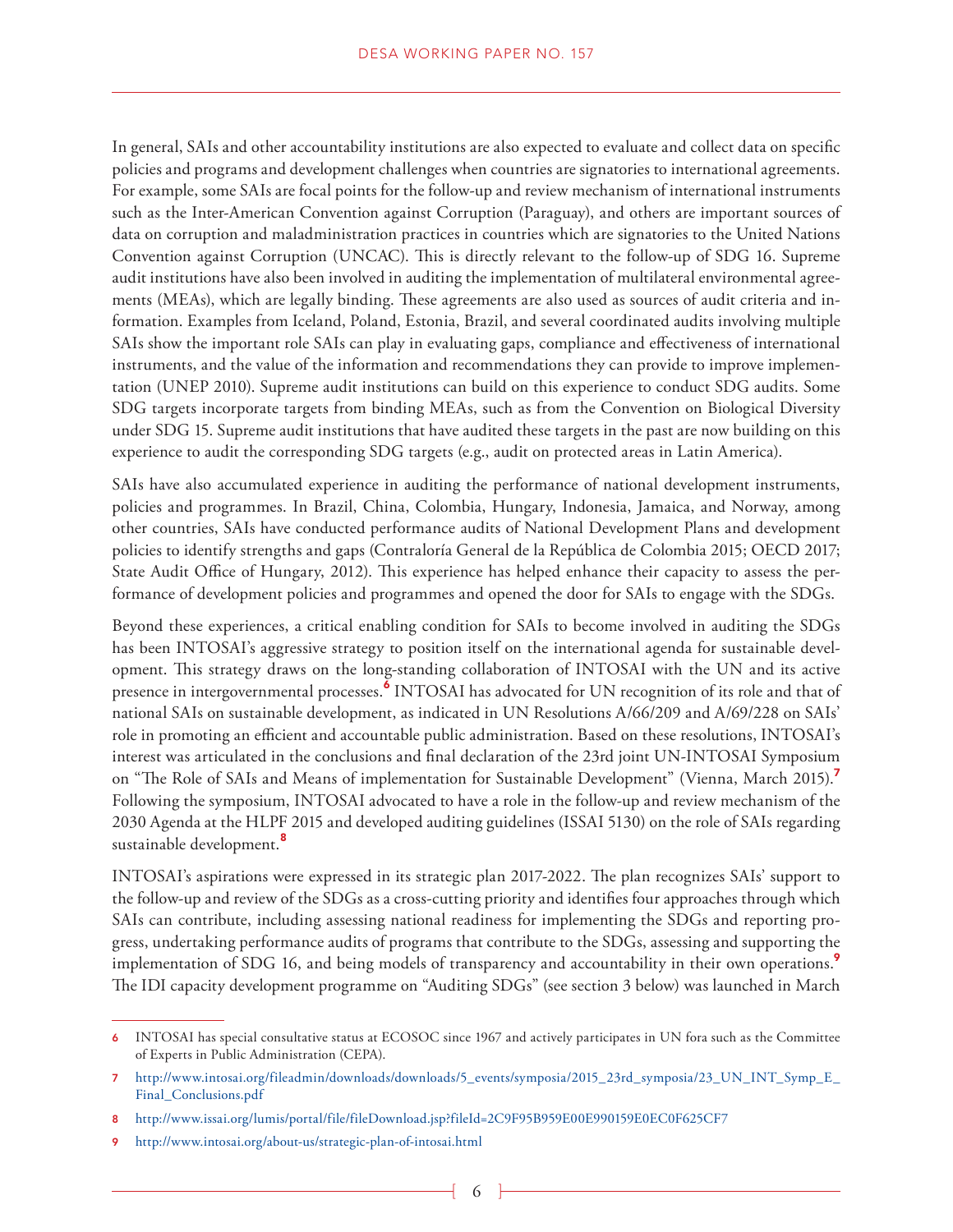2016 as a way to strengthen INTOSAI's efforts to support SAIs to contribute to the SDGs. The strategic plan was adopted at the XXII International Congress of Supreme Audit Institutions in December 2016. The outcome document (Abu Dhabi Declaration) highlighted INTOSAI's commitment to support the implementation of the strategic plan and report on SDG progress.<sup>10</sup> Following these developments, INTOSAI's commitment cascaded down into INTOSAI's organizational structure.

All these factors have reinforced the commitment of SAIs to SDG monitoring and provided a framework for its operationalization. This made the audits of preparedness feasible – instead of auditing national implementation as usual, SAIs went a step forward to audit their governments' efforts before they had started to implement the SDGs. The next section presents several initiatives in this direction.

### III Current initiatives of supreme audit institutions to audit SDGs

SAIs have pursued different strategies to weigh on SDG implementation, both within their national contexts and at regional and global levels. Sub-national audit institutions (in federal or highly decentralized countries) are also engaging with SDGs (e.g., Province of Buenos Aires in Argentina, City of Bogota in Colombia, and State of Parana in Brazil). As a starting point, some SAIs have conducted assessments of their past audits to identify their alignment with the SDGs and prioritise SDG areas for new audits (e.g., Canada, Georgia). Many SAIs have also taken internal measures to be better prepared to conduct SDG audits and engaged in national activities related to the SDGs (e.g., awareness raising, training).

Based on the authors' review of 194 INTOSAI members,<sup>11</sup> SDG audits have been conducted by many SAIs: 34 have audited issues and programmes related to the SDGs, while over 70 SAIs have conducted audits of preparedness for the implementation of the SDGs. Some of these initiatives are presented below. In addition to conducting SDG audits, 26 SAIs have integrated the SDGs in the internal processes of the organization, and 15 have engaged in activities organised by other institutions related to the SDGs.

#### IDI's "Auditing SDGs" programme

The IDI programme on Auditing SDGs, launched in 2016, has been one of the main drivers of these efforts. The programme's objective is to support SAIs to conduct high quality performance audits of SDGs. SAI teams are provided blended support through eLearning, online support, onsite support visits, face-to-face training, feedback and review by peers and experts. A guidance on auditing preparedness for SDG implementation was developed to ensure a common approach.<sup>12</sup> The programme also provides for a quality assurance mechanism to ensure that the audit is conducted as per applicable performance audit standards (i.e. ISSAIs). Each SAI commits to include the audit in its Annual Audit Plan and issue its audit report as per applicable legal requirements.

The programme has exceeded initial expectations in terms of SAI demand and has been scaled up for delivery in all six INTOSAI regions and four languages. Over 70 SAIs (including one sub-national audit institution) are currently participating in the programme, and SAIs from the Arabic speaking region are expected to join in 2019. The audit reports will be published by the end of 2018 and in 2019. Some provisional results

<sup>10</sup> http://www.intosai.org/fileadmin/downloads/downloads/0\_news/2016/141216\_EN\_AbuDhabiDeclaration.pdf

<sup>11</sup> Information was gathered from individual SAI websites and documents from the IDI programme.

<sup>12</sup> https://www.idi.no%2Fen%2Felibrary%2Fcdp%2Fauditing-sustainable-development-goals-programme%2F807-auditing-preparedness-for-implementation-of-sdgs-a-guidance-for-supreme-audit-institutions-version-0-english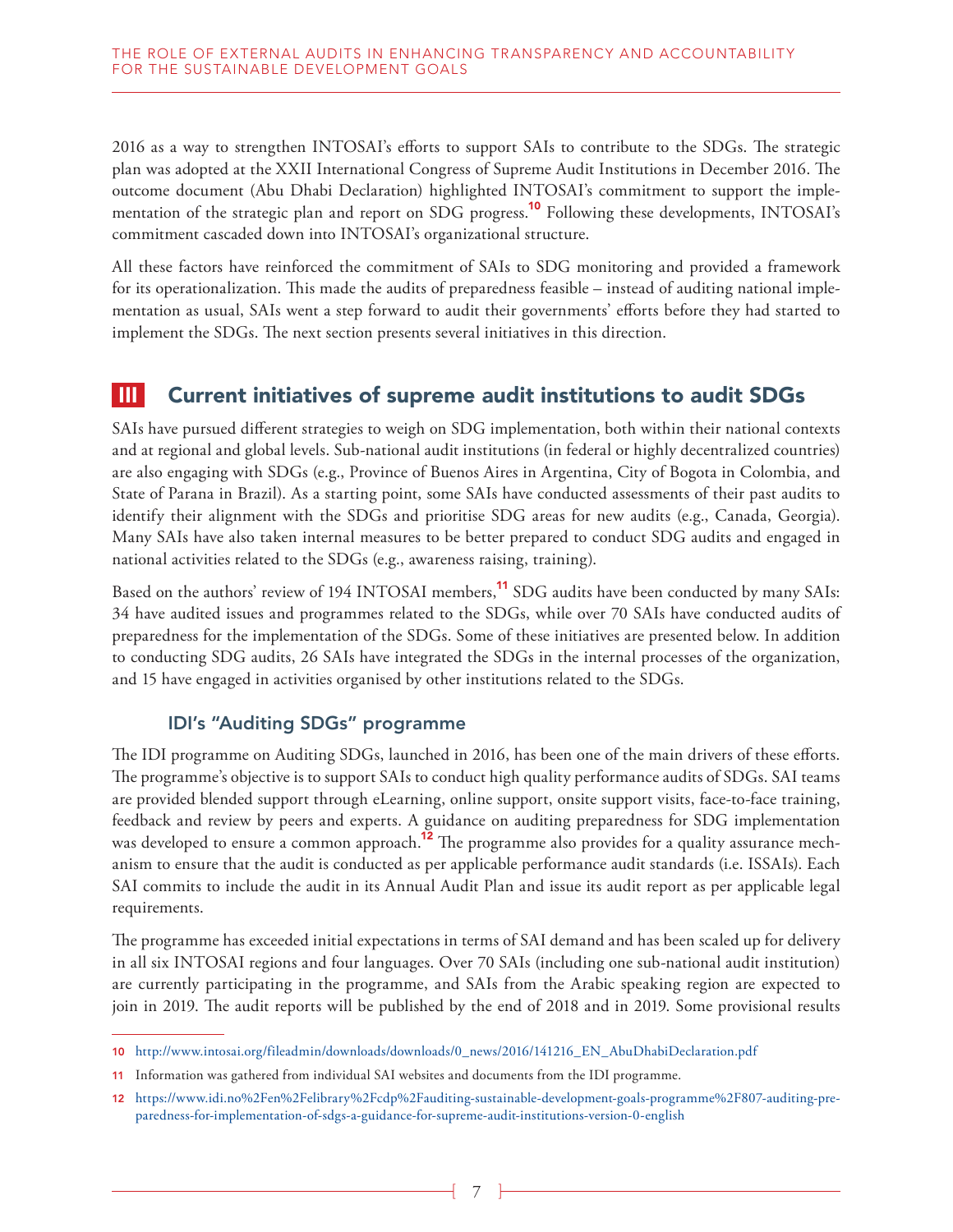have been shared at the joint UN-IDI meetings. In two regions, Latin America and the Pacific, the audit of preparedness for SDG implementation is being conducted as a regional effort. Both regions plan to aggregate the findings and recommendations of the national audits into a regional report. At the global level, the programme also plans to produce a compendium of audit findings and lessons learned in 2019.

#### Individual efforts and coordinated audits

Independently from the IDI programme, SAIs have undertaken individual and cooperative efforts to audit SDGs.<sup>13</sup> Many have started by auditing government preparedness for SDG implementation (Austria, Canada, the Netherlands, a coordinated audit of 11 Latin American SAIs, and six Arabic SAIs with support from the Netherlands). Some of these audits have looked at preparedness to implement specific SDG targets in addition to the preparation of the center of government. In 2017, for example, OLACEFS conducted a coordinated audit with the participation of 11 Latin American SAIs, coordinated by SAI Brazil, to evaluate the preparedness of national governments to implement the SDGs as well as SDG Target 2.4 on food security (EUROSAI WGEA 2018).

Other SAIs have assessed the national capacity to produce data to monitor SDGs (e.g., Sudan). Some SAIs have evaluated national sustainable development strategies and plans (e.g., SAI Qatar's audit of the national vision for sustainable development). SAIs have developed guidelines or used existing reference handbooks and methodologies (e.g., Germany, Brazil, Netherlands) to ensure a uniform approach in conducting these audits.

Following the audits of preparedness, audits have just started to focus on SDG implementation, assessing the performance of programmes to advance specific SDG areas. Costa Rica has conducted an audit on poverty reduction (SDG 1) and is currently conducting six audits on different SDG sectors including health, transportation, agriculture, water and sanitation, and judicial institutions (Costa Rica SAI 2018). Brazil's SAI is coordinating an audit (including subnational audits institutions in Brazil and, internationally, Latin American and African SAIs) on the implementation of selected targets of SDG 14 and 15 (TCU 2018).

#### Other initiatives<sup>14</sup>

SAIs have also engaged with the SDGs in other ways beyond audits. Some have supported governments' efforts to raise awareness about the SDGs (e.g., workshops in Guatemala and Algeria, programme for students in Bogota). In Georgia and Indonesia, SAIs are developing online portals to provide information on the SDGs and to disseminate the results of SDG audits.

In a few countries, governments have engaged SAIs in other activities related to SDG implementation. In the Maldives, the SAI participates in the technical committee for SDG implementation under SDG16. In Kuwait, the State Audit Bureau joined the Standing National Steering Committee for SDG implementation as observer. Some SAIs have engaged in consultations with governments regarding initiatives to prepare for SDG implementation (e.g., Chile, Finland).

Internally, several SAIs have incorporated the SDGs into their strategic plans and regulations (e.g., Bhutan, Costa Rica, Guatemala, Paraguay), aligned their workplans to the timeline of the global review (e.g., Indonesia), and designated organisational units and teams to work on SDG related audits (e.g., Brazil, Indonesia).

<sup>13</sup> Some of these efforts are from SAIs that also participate in the IDI programme.

<sup>14</sup> Based on UNDESA (2017).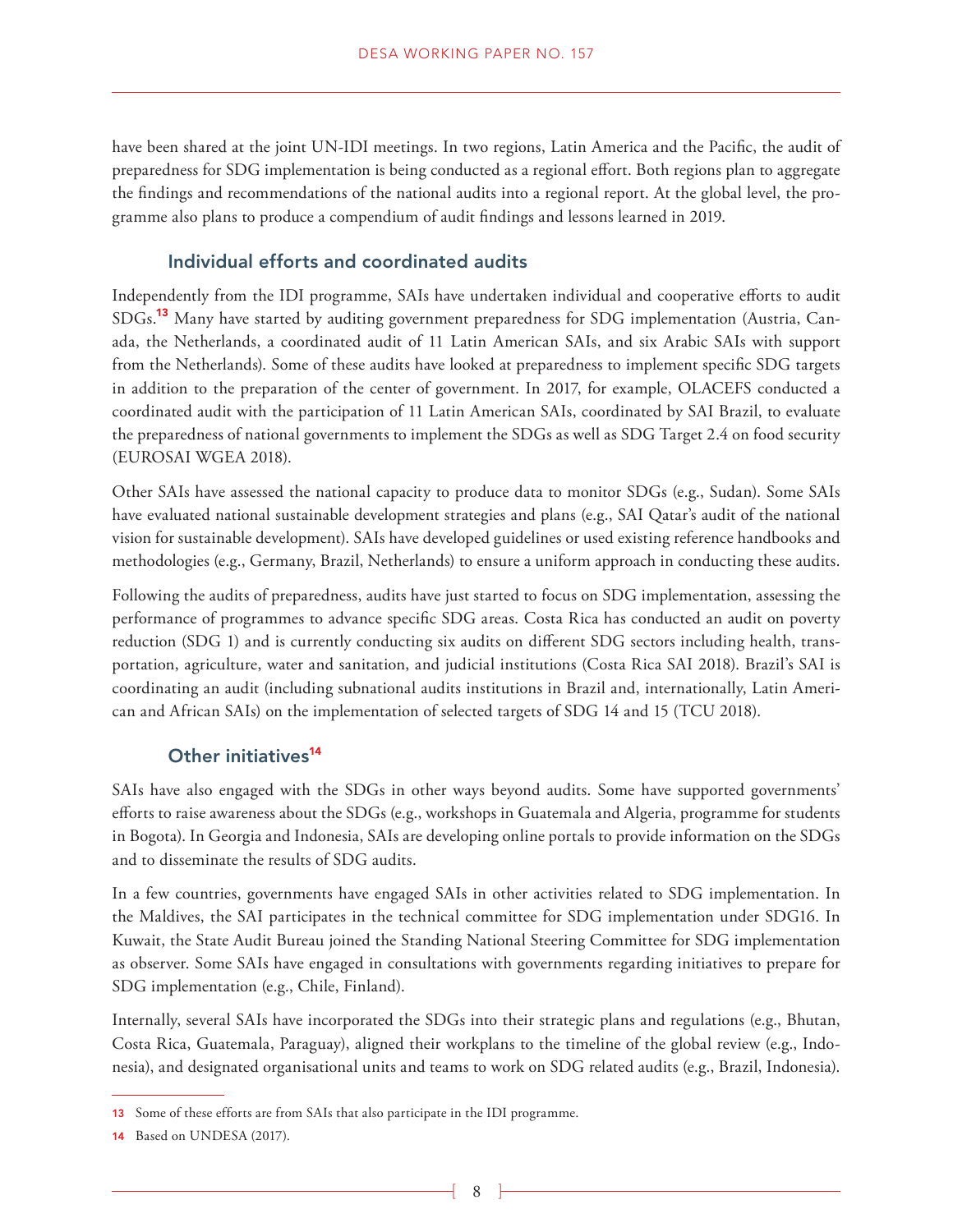#### Emerging results

The emerging results of the preparedness audits (both under the IDI programme and others) usually found commitment from the national government to implement and achieve the SDGs. The opportunities for improvement relate to some of the key challenges of SDG implementation including long-term planning, institutional coordination mechanisms, ensuring policy integration throughout the policy cycle, sound monitoring systems, and stakeholder engagement.

Table 1

|  |  |  |  | Emerging challenges for SDG implementation identified in SAIs' audits of SDG preparedness |
|--|--|--|--|-------------------------------------------------------------------------------------------|
|--|--|--|--|-------------------------------------------------------------------------------------------|

| <b>Challenges</b>             | Selected challenges by country                                                                                                                                    |  |  |  |
|-------------------------------|-------------------------------------------------------------------------------------------------------------------------------------------------------------------|--|--|--|
| Long term planning            | Brazil: improving national strategy                                                                                                                               |  |  |  |
|                               | Canada: lack of national implementation plan                                                                                                                      |  |  |  |
|                               | Costa Rica: limitations in strategic planning process                                                                                                             |  |  |  |
|                               | Georgia: while there is a national SDG strategy, limited attention has been given to policy<br>synergies and trade offs and work continues in silos               |  |  |  |
| Clear attribution of          | Canada: lack of clear institutional structure articulating roles and responsibilities                                                                             |  |  |  |
| responsibilities              | Costa Rica: identification of specific responsibilities for public entities in charge of implementation                                                           |  |  |  |
|                               | Georgia: roles and responsibilities of public entities for implementation not clearly defined                                                                     |  |  |  |
|                               | Jamaica: unclear definition of roles and responsibilities                                                                                                         |  |  |  |
| Coordination, integration     | Austria: setting up a national steering body to manage coherent, nationwide implementation                                                                        |  |  |  |
| and coherence                 | Brazil: opportunities for adopting a more coordinated approach                                                                                                    |  |  |  |
|                               | Indonesia: policy coherence and integration lacking an accountability framework                                                                                   |  |  |  |
|                               | Netherlands: attention needed for safeguarding policy coherence                                                                                                   |  |  |  |
| Vertical integration          | Netherlands: coordination between various administrative levels requires attention                                                                                |  |  |  |
|                               | Georgia: SDGs not integrated at local level                                                                                                                       |  |  |  |
|                               | PASAI:* linkages with sub-national development plans are unclear                                                                                                  |  |  |  |
| Institutional duplication     | Spain: two separate structures coexist for SDG 5                                                                                                                  |  |  |  |
| <b>Budgeting for SDGs</b>     | Austria: integrating the SDGs into the federal budget outcome targets                                                                                             |  |  |  |
|                               | Indonesia: budget spending is still done in silos                                                                                                                 |  |  |  |
|                               | Jamaica: need for a long-term funding strategy for priority projects                                                                                              |  |  |  |
|                               | PASAI:* only a few member countries have aligned budgets to the SDGs                                                                                              |  |  |  |
| Monitoring and                | Brazil: establishing integrated mechanisms for Monitoring & Evaluation (M&E)                                                                                      |  |  |  |
| evaluation/Indicators         | Canada: need for a monitoring and reporting system                                                                                                                |  |  |  |
|                               | Georgia: identify entities responsible for producing data for 32 indicators                                                                                       |  |  |  |
|                               | Indonesia: need an adequate M&E system, with reliable indicators and reporting feedback<br>mechanisms                                                             |  |  |  |
|                               | Jamaica: coordination between National Statistics Office (NSO) and other entities, as well as<br>considering data from non-sate actors and the sub-national level |  |  |  |
|                               | Sudan: Central Bureau of Statistics' data needs improvement                                                                                                       |  |  |  |
| <b>Effective mechanisms</b>   | Canada: unclear engagement strategies                                                                                                                             |  |  |  |
| for stakeholder engagement    | Costa Rica: limited awareness raising efforts                                                                                                                     |  |  |  |
|                               | PASAI:* broad stakeholder engagement is not widespread                                                                                                            |  |  |  |
| <b>Communication channels</b> | Brazil: establishing integrated mechanisms for communication                                                                                                      |  |  |  |
|                               | Canada: unclear communication strategy                                                                                                                            |  |  |  |

Source: Authors' elaboration. \*PASAI is the Pacific Association of Supreme Audit Institutions, one of the regional working groups belonging to INTOSAI; it has 28 SAI members from the region. https://www.pasai.org/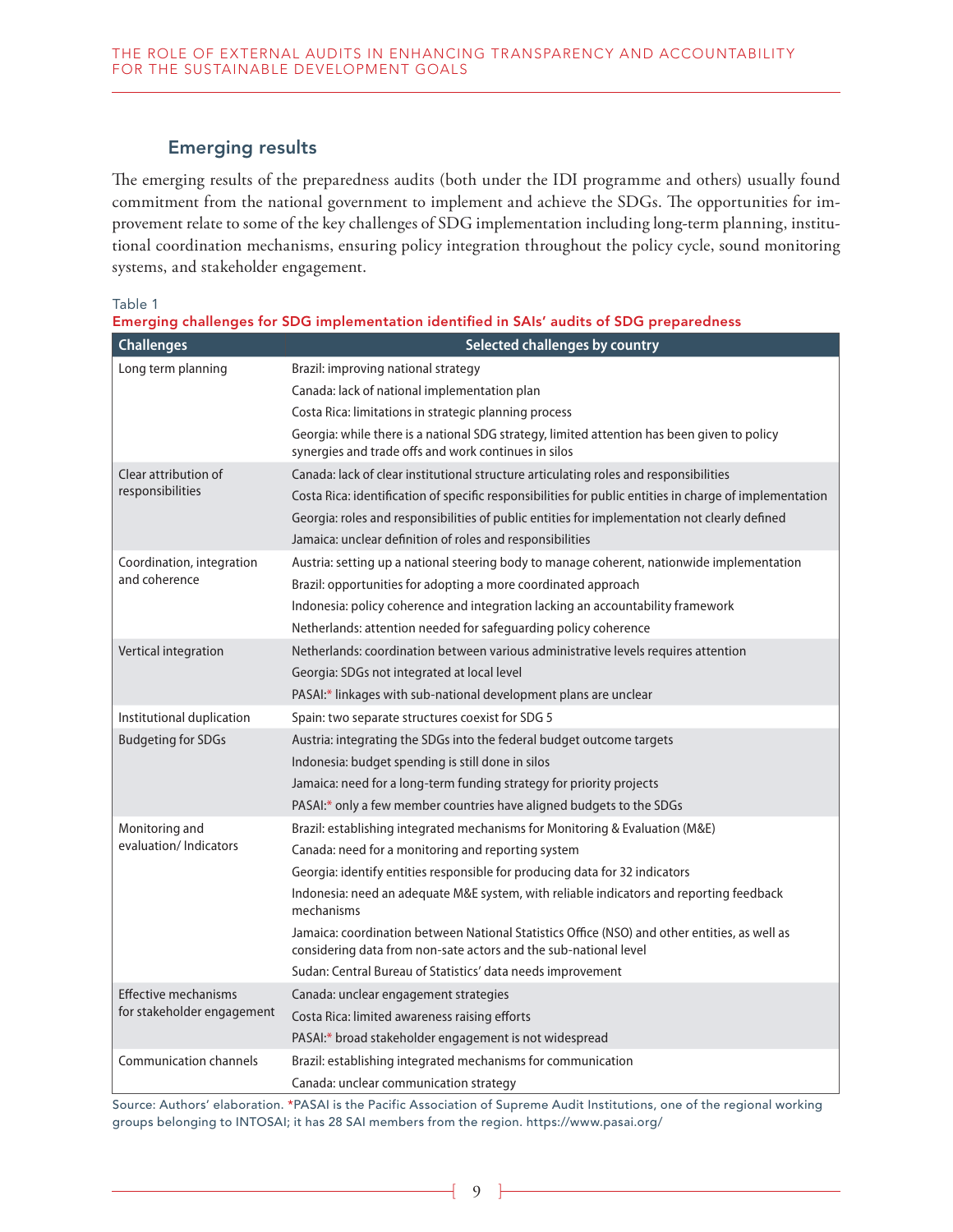In the Netherlands (NCA 2017), the review identified a few areas that require attention, such as safeguarding policy coherence and coordinating various administrative levels, and analysing the impact of government policy on the ability of subnational actors to reach the Goals, among others. In Canada, the audit (OAG 2018) highlighted the commitment of the national government and the development of a data framework to measure results against global indicators, but found absence of a clear structure articulating institutional roles and responsibilities, lack of a national implementation plan and a monitoring and reporting system, and unclear communication and engagement strategy. The Austrian Court of Audit (2018) recommended to set up a national steering body for the implementation of the 2030 Agenda to manage a coherent, nationwide implementation, integrating the SDGs mandatorily into the budget outcome targets of the federal government, and encouraged the government to periodically report on progress to the HLPF. Spain's SAI (TC 2018), focusing on SDG 5, highlighted that two separate government structures with responsibility for its implementation coexisted, one general for the SDGs and another specific for this Goal.

Georgia's State Audit Office (2018) found that the composition, roles and responsibilities of public entities for SDG implementation were not clearly defined. The SDGs have not been integrated at the local level, and little attention has been paid to policy synergies and trade-offs. While a national SDG strategy exists, agencies continue to work in silos. Also, the leading entities responsible for producing data for 32 indicators of the SDG global framework have not been identified and there are problems of articulation between human resources, budget processes, and the capacities required to produce reliable statistical data.

In Brazil (TCU 2018), the audit found opportunities for improving the definition of a national strategy for SDG implementation, adopting a more coordinated approach, establishing integrated mechanisms for monitoring and evaluation and for the communication of progress on the SDGs. In Costa Rica (CGR 2018) the audit found that limited awareness-raising efforts could prevent stakeholders from engaging with the SDGs, and underlined existing limitations in the strategic planning process and the identification of cross-cutting and specific responsibilities for the different public entities involved in SDG implementation. Latin American SAIs recommended the implementation of cross-cutting risk management mechanisms and integrated monitoring systems in the region.

SAI Sudan (2018) assessed the capacity of the Central Bureau of Statistics and found that data and indicators were outdated, and the bureau lacked data and indicators to measure progress on some Goals. Among other recommendations, the SAI encouraged enhanced collaboration between the National Mechanism for SDG implementation and the Bureau for updating the indicators.

The SAI of Indonesia (2018) reported that policy coherence and integration for SDGs could not be achieved effectively without an accountability framework for the sources of funding, high quality government expenditure (budget spending still done in silos), and an adequate monitoring and evaluation system that provides reliable indicators and reporting feedback mechanisms.

The audit of preparedness in Jamaica (2018) underlined the unclear definition of roles and responsibilities regarding the SDGs, which affects the integration of the Goals into corporate and operational plans. The legislative and policy frameworks do not require coordination and collaboration of the national statistics office with other entities, which is not conducive to ensuring data production, accessibility and quality for monitoring SDG progress. Data is not available for 115 SDG indicators (47%). The indicator framework excludes data from non-state actors and is not representative of the sub-national level. SAIs from the Pacific (PASAI 2018) reported that while National Development Plans in the region are aligned with the SDGs, linkages with development plans at lower geographic levels are not clear and only a few countries have aligned their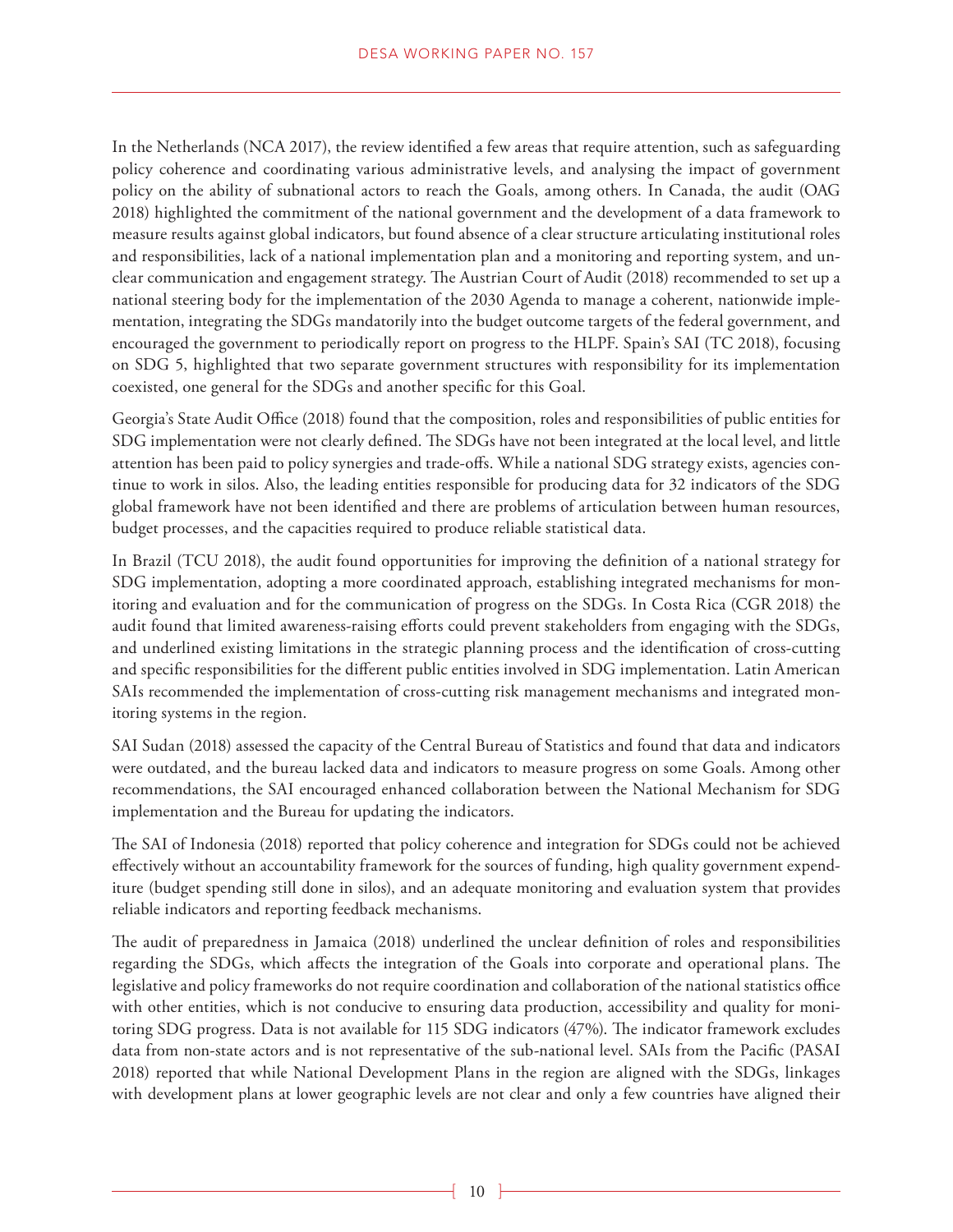budgets to the SDGs. Coordination between agencies and different levels of government only takes place in a few countries (e.g., Samoa has a task force with all relevant ministries). Broad stakeholder engagement is not widespread, though some good practices are emerging (e.g., multi-stakeholder budgetary consultations in Fiji; multi-stakeholder consultations and a multi-stakeholder committee for the national development strategy in Solomon Islands).

These results show that across different regions, levels of development and national contexts, SAIs have identified very similar challenges in how governments have prepared for implementing the SDGs. The list presented in Table 1 will look familiar to development practitioners; indeed, it would have sounded commonsense as a list of "weak links" in the implementation of the MDGs a decade ago. One interesting point is that developed countries seem to face similar challenges as developing ones. This confirms that the implementation of the SDGs will be a demanding process for both developed and developing countries, which will require addressing some long-standing challenges for public institutions and sustainable development such as policy integration, risk management, stakeholder engagement and monitoring and evaluation. Because SDG preparedness audits look at these issues in a systematic manner, they can provide rich information that governments do not necessarily have through other channels.

### IV Impact of SDG audits on transparency and accountability in SDG implementation

Information produced by SAIs can lead to enhanced transparency and accountability in the implementation of the SDGs, and to improved and more effective structures, processes and programmes, which may lead to better results. However, the impact of audits ultimately depends on the country's accountability and policy making environment, as findings and recommendations need to be acted upon to produce positive change. Thus, the linkages and relationships with other stakeholders, and the effectiveness of the communication channels with other relevant institutions and the public at large, are crucial (Guillan Montero 2013).

In general, SDG audits can have impacts through several channels: a) their appropriation by the governments themselves to improve processes, structures and programmes for SDG implementation by implementing audit recommendations; b) the use of audit findings and information by other stakeholders (legislatures, civil society, the general public) to foster and inform their activities in support of the implementation of the Agenda and to hold governments accountable for their initiatives to implement the SDGs; and c) informing the SDG follow-up and review process at the global level (e.g., HLPF). (Figure 1.)

SAIs themselves have emphasized the importance of generating evidence of the impact of SDG audits to promote continued support for this work and to enhance their contribution to the implementation of the 2030 Agenda. While it is still too early to assess the impact of the audits of preparedness for SDG implementation, some SAIs that have concluded their audits have already reported instances of positive impacts (see Table 2).

In several cases, the audits have moved governments to act in response to audit findings and recommendations. In Canada, the government has set up new implementation and coordination structures for the SDGs in response to an audit recommendation. Similarly, in Brazil, the government did not include subnational stakeholders in the draft bill creating the national commission for the SDGs. Upon questions from the SAI, the bill was amended to include these actors (UNDESA and IDI 2018). In Costa Rica, the SAI engaged in policy dialogue with the Ministry of Planning around the findings and recommendations of the audit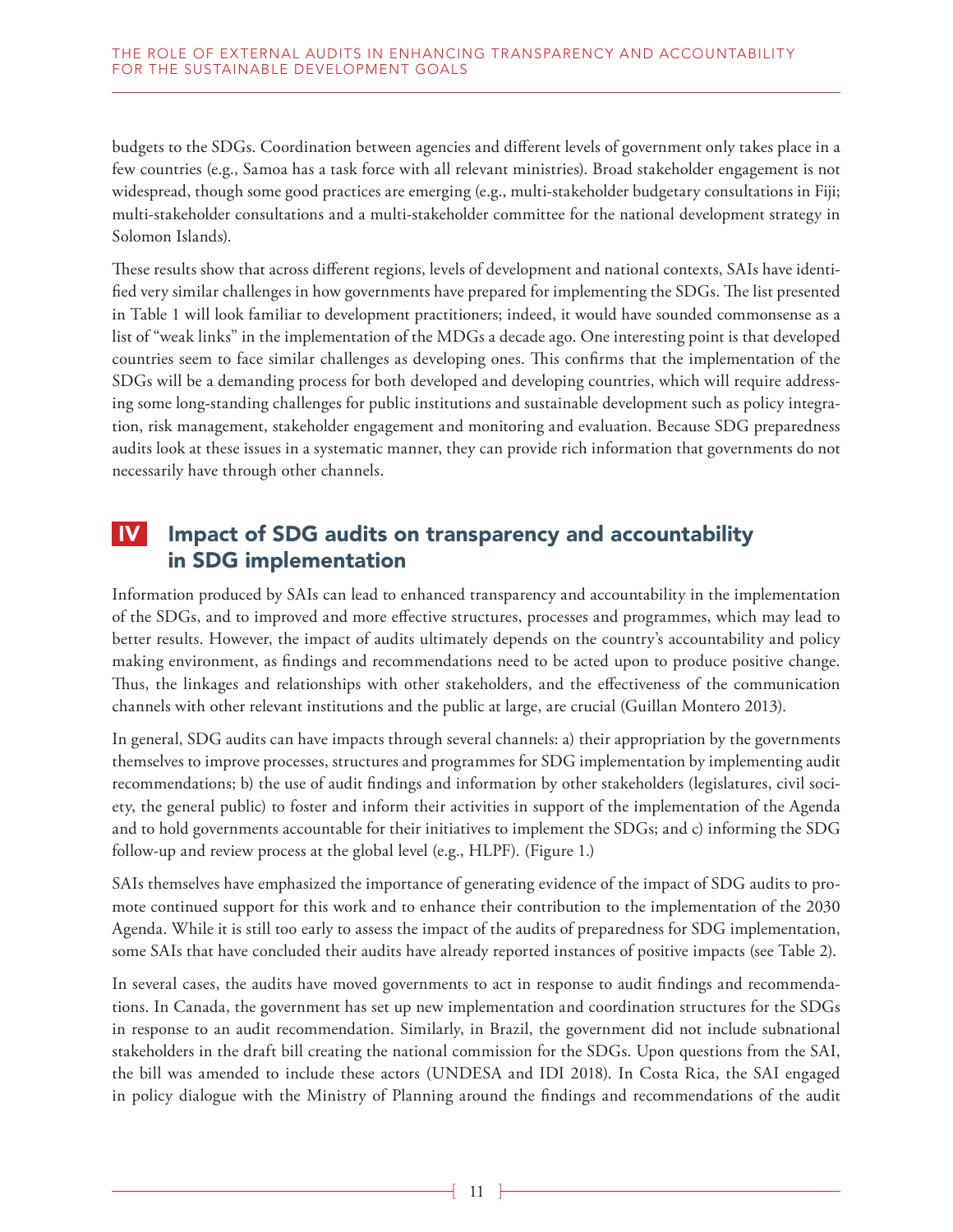

Figure 1 Mechanisms of impact of SAIs' SDG-related audits

Source: Authors' elaboration.

report.<sup>15</sup> In Palestine, the recommendations from the SAI were taken into consideration by the government to revise the draft VNR report submitted to the HLPF in 2018. The engagement of SAIs in monitoring and review mechanisms has been identified as a good practice to sustain ownership of the SDGs at national level (UNDESA 2018).

SDG audits have also triggered action by other stakeholders. Parliaments and civil society have received the results of the audits with interest and, in some cases, acted upon them and engaged with SAIs in activities around the SDGs. In the Netherlands, the executive has not responded to the findings of the review of preparedness, but the report has contributed to strengthening collaboration with Parliament and legislators on the SDGs. In Canada, a civil society organization acted upon the audit report to submit several requests for public information to the government on SDG implementation. International stakeholders have also benefited from SAI inputs to support SDG implementation at national level. In Brazil, the findings and recommendations from the preparedness audit, as well as other work conducted by the SAI, contributed to the formulation of the UN country team draft action plan for supporting SDG implementation in the country (UNDP 2018).

<sup>15</sup> Personal communication to the author (March 2018).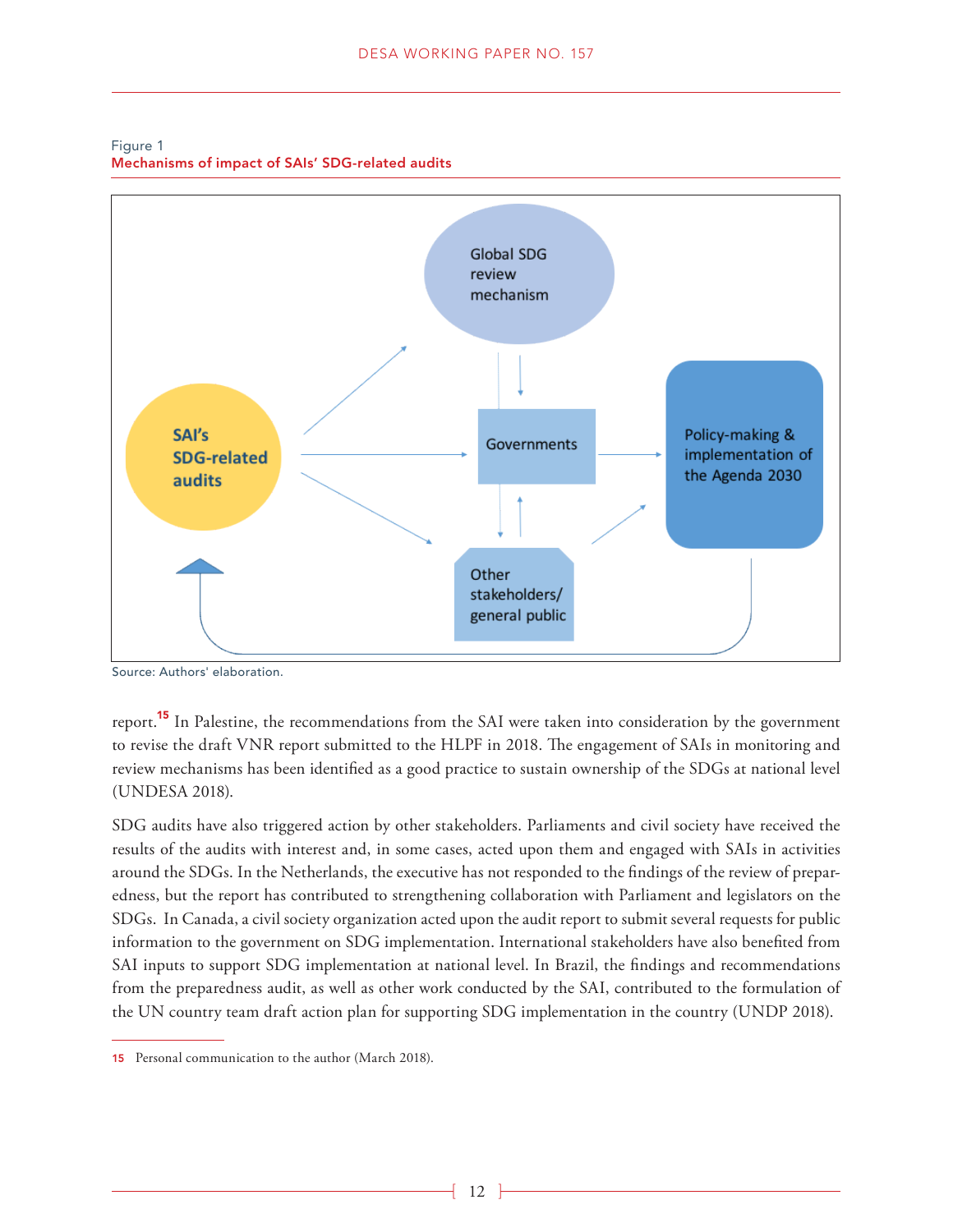Table 2 Some early examples of impact of SDG audits, by channel

| <b>SAI</b>                                      | <b>Government agencies</b>                                         | <b>Stakeholders</b>                                                     | UN global review mechanism                                                                    |
|-------------------------------------------------|--------------------------------------------------------------------|-------------------------------------------------------------------------|-----------------------------------------------------------------------------------------------|
| Algeria                                         | Improved collaboration with<br>government                          | Improved collaboration with<br>other stakeholders                       |                                                                                               |
| <b>Brazil</b>                                   | Membership in national<br>commission of SDGs                       |                                                                         | Informed SDG review<br>mechanism (through the VNR<br>report and participation in<br>the HLPF) |
| Canada                                          | Report led to new<br>implementation and<br>coordination structures | CSO request for public<br>information                                   |                                                                                               |
| Costa Rica                                      | Policy dialogue with<br>Ministry of Planning                       |                                                                         |                                                                                               |
| <b>Netherlands</b>                              |                                                                    | Strengthened collaboration<br>with Parliament and<br><b>legislators</b> |                                                                                               |
| <b>Palestinian National</b><br><b>Authority</b> |                                                                    |                                                                         | Informed SDG review<br>mechanism (through the VNR<br>report)                                  |

Source: Authors' elaboration, based on communications made at the UN-IDI meetings in July 2018.

Conducting SDG audits has also produced positive impacts internally, within the SAIs themselves. SAIs have reported that planning and conducting the SDG audits led to the incorporation of the SDGs into the SAI strategic plan (e.g. Costa Rica) and internal regulations (e.g. Chile, Guatemala, Paraguay), the sensitisation of auditors on the SDGs (Brazil), and the transfer of methodologies among audit teams (Costa Rica), among other positive impacts.<sup>16</sup>

Another channel for impact of SDG audits is the production and dissemination of information that can be taken up by other stakeholders and help ground their own actions in support of the SDGs. In Algeria, the SAI convened a one-day workshop with multiple stakeholders to explain the review of preparedness. The event was followed by informal meetings. These activities enhanced communication between the SAI, the government and other actors. Similarly, in Jamaica, the SAI conducted focus group meetings to sensitize stakeholders about the audit and to assess their knowledge of the SDGs to assist in scoping the audit. Establishing channels of communication and collaboration with stakeholders can also foster the audits' impact.

SDG audits can also have a positive impact through their contribution to the global SDG follow up and review mechanism of the 2030 Agenda. SAIs can contribute in different ways to the review process, for example by informing sessions of the HLPF or regional forums of review (through the UN Regional Commissions). At the country level, SAIs can engage with their governments to contribute to national review processes, for example, through providing inputs or participating in the preparation of the voluntary national review (VNR) reports, or joining official delegations to the HLPF. In this regard, SAI Brazil contributed to the country's 2017 VNR and has been part of the Brazilian official delegation in 2017 and 2018.

<sup>16</sup> Feedback from SAIs during the audit reporting workshop of the coordinated audit on Target 2.4 (Asuncion, Paraguay, November 2017).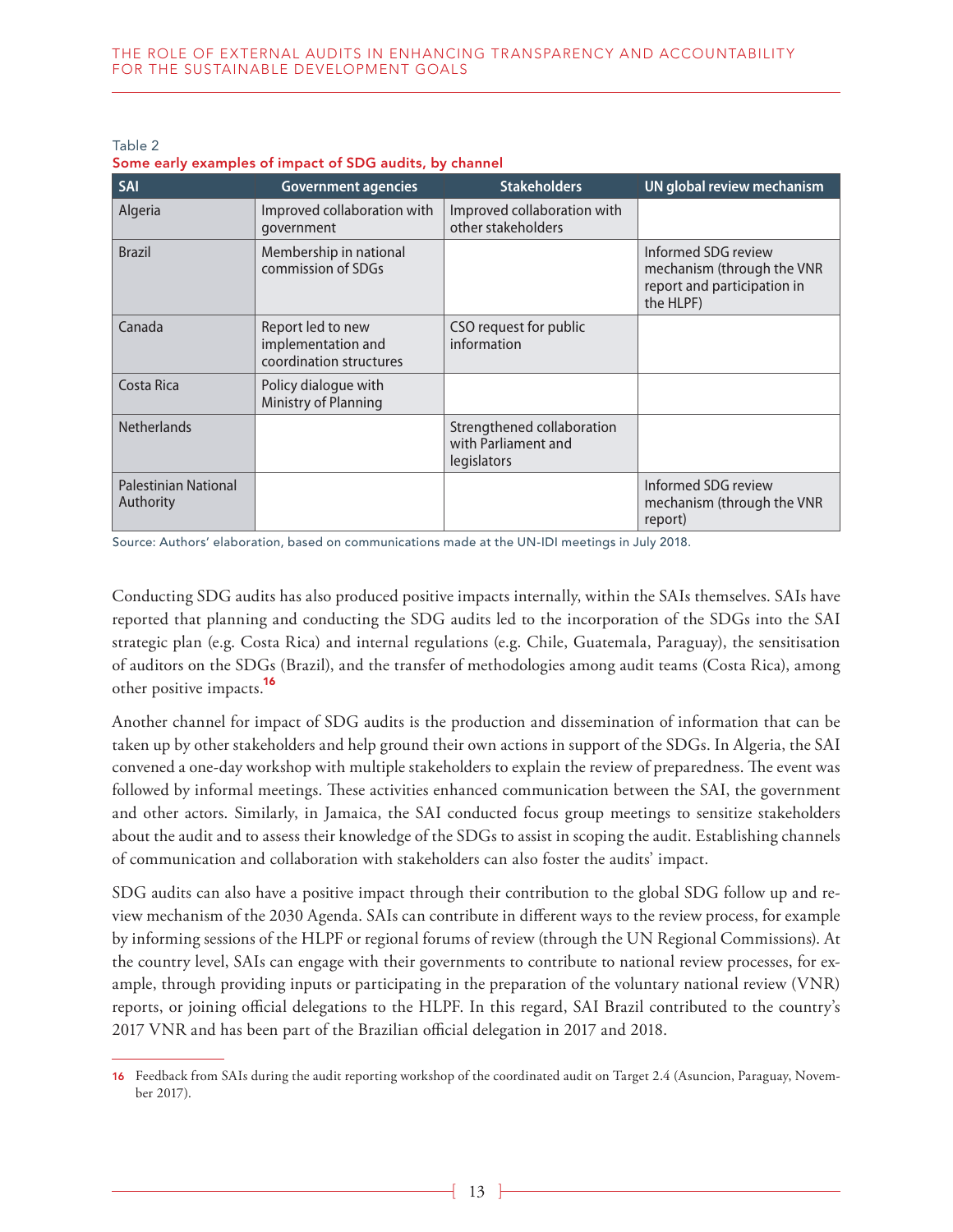Ultimately, the impact of SDG audits is two-fold. On the one hand, their findings and recommendations can contribute to improving policy design and implementation. On the other hand, audits provide independent and objective evaluations that strengthen transparency and accountability in SDG implementation. This increases the legitimacy and credibility of the SDGs at both national and global levels, contributing to reinforce ownership and support for the Agenda.

In the future, a challenge will be to document (and eventually measure) the impact of audits on SDG implementation. While it is still too early for evidence to have emerged consistently, it is fundamental that SAIs follow up on the responses to their audit findings and recommendations from government agencies and other relevant actors, including parliaments and civil society. This information could be compiled nationally and collected by SAIs' regional and global organizations to document the value of SAI work on SDGs. The resulting evidence could help promote continued support for the role of external auditing for SDG implementation at the national level, as well as inform ongoing academic debates about the evidence of accountability and transparency impact.

### V Challenges and opportunities related to SDG audits?

Supreme audit institutions face several challenges and opportunities related to SDG audits. These challenges and opportunities will be discussed further below, classified as relating to institutional, technical, political, communication and collaboration issues. These are based on the concrete experience with the IDI programme and other ongoing SAI initiatives on the SDGs. While they reflect common opportunities and challenges that SAI experience (Khan and Chowdhury 2008; Wang and Rakner 2005; Van Zyl et al. 2009; Migliorisi and Wescott 2011), we emphasize those that are specific to SDG audits. How SAIs address these challenges and leverage the opportunities they have will affect their relevance, credibility and legitimacy in conducting SDG audits and whether they will have a positive impact in enhancing government accountability for the SDGs.

#### Institutional

Generally, SAIs face similar challenges to other public institutions, particularly in developing countries. They often lack the resources, human capacity, infrastructure, and means to perform their work. The 2017 Open Budget Survey (IBP 2018) shows that 37% of 115 SAIs lacked the adequate funding to perform their oversight functions. These limitations affect the quality and number of audits they produce, and may be exacerbated in the context of the SDG audits, which can be more demanding in terms of resources given their novelty and technical distinctiveness. Conducting the audit of SDG preparedness in Canada, for example, required a team of 6 auditors who worked for a period of 12 to 18 months in the Commissioner of the Environment and Sustainable Development. However, audits teams in many SAIs participating in the IDI programme are composed of only 2 auditors who often do not focus exclusively on the SDG audit.

Low awareness of SDGs among SAI leadership and staff is another institutional challenge. This mirrors low SDG awareness in government institutions and society more generally. SAI staff working on environmental audits are often more familiar with sustainable development concepts, but they face the challenge of communicating the value of SDG audits within their SAIs. INTOSAI Regions and SAIs in different countries have undertaken different initiatives to raise auditors' awareness of the SDGs and to enhance their skills and capacities to conduct SDG audits.

SAIs also face the challenge of working on SDG audits in a more integrated way, since they are traditionally organized and conduct their audits in a way that reflects the silo organization of government. SAIs are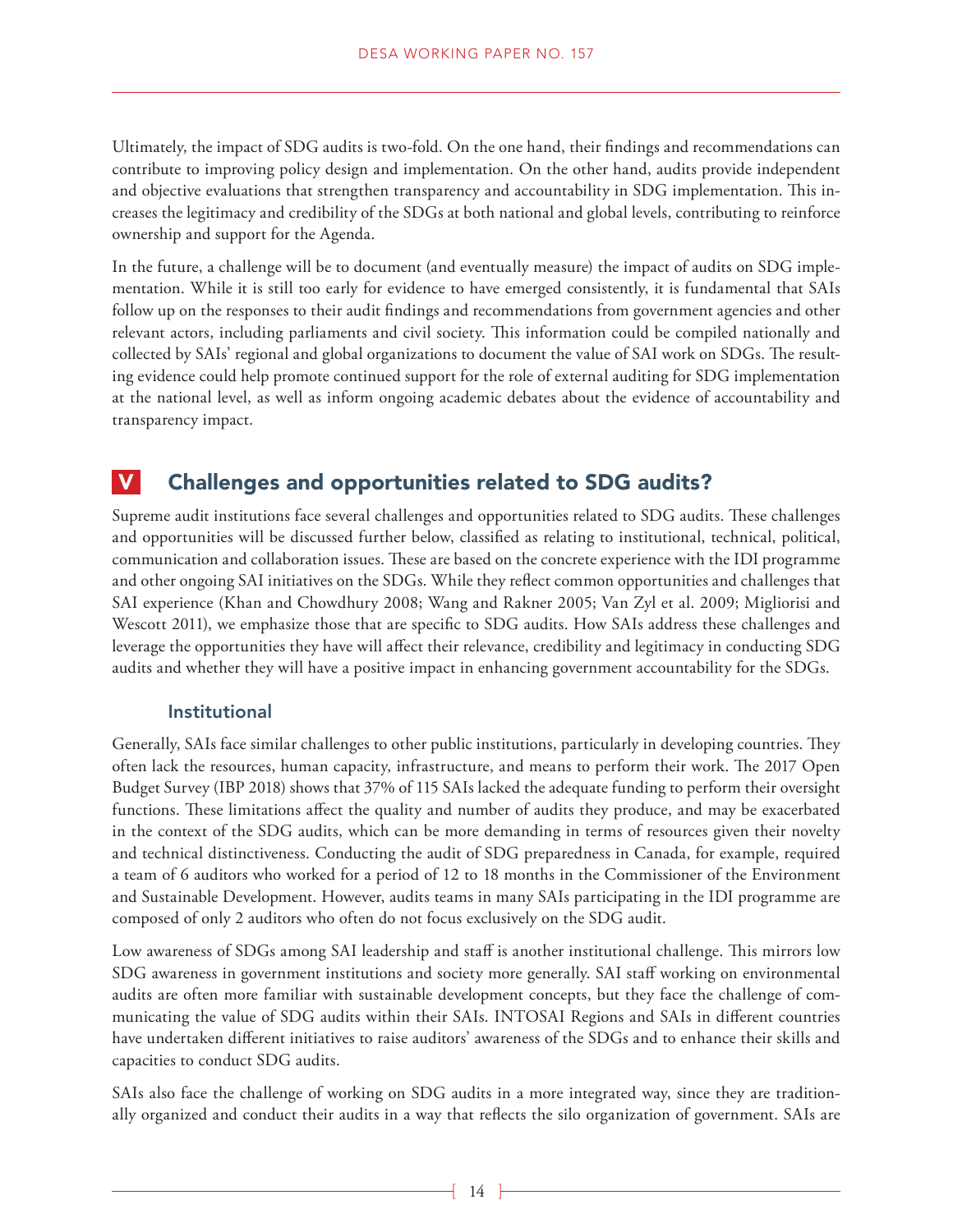realizing of the importance of breaking internal organisational silos and sectoral organization by setting multi-disciplinary teams (e.g., Canada, Brazil) for conducting SDG audits and strengthening internal communication lines.

Supreme audit institution with various organisational structures, different relations with the executive, the legislature and other oversight institutions, and different mandates and competences, may encounter specific institutional challenges for SDG audits.<sup>17</sup> For example, like other government institutions, SAIs with a collegiate structure may find more difficult to build the internal commitment necessary to advance SDG audits. Also, SAIs which focus on compliance may lack the human capacity to conduct performance audits of SDGs.

In many countries, SAI leadership has shown a strong and unequivocal commitment to advancing SDG auditing. However, given the challenges above, some SAIs could face internal resistance to incorporate SDG audits in their annual audit plans. SDG audits may be perceived by SAI leadership as "international distractions," which are not relevant in the SAI's national context. There are also potential tradeoffs for SAIs with limited resources between investing in SDG audits and doing traditional audit work.<sup>18</sup>

Supreme audit institutions could leverage several institutional opportunities to address these challenges. They can take advantage of the strong commitment of INTOSAI with the SDGs and the framework provided by the INTOSAI strategic plan 2017-2022 and regional strategic plans, as well as from the integration of SDGs into SAI strategic documents, internal rules and work plans. Adopting longer term planning of SDG audits and assessing the SAI's strengths and limitations to do this work could also help.

#### Technical

Auditing SDGs is not conducting auditing business as usual. SDG audits have generated new technical challenges. Auditors need to effectively evaluate complex governance issues, assess institutional mechanisms, consider the interlinkages between sectors, institutions and policies, and analyse inclusiveness, people's engagement and data systems and indicators. SAIs need to try to keep up with methodological and technical developments, and their technical response should be relatively rapid if they want to ensure good timing and relevance of the SDG audits.

The extensive scope of the 2030 Agenda creates challenges for SAIs in scoping SDG audits, compared to auditing narrower programmes and/or specific government entities. SAIs are aware of the challenges related to the difference in scale between auditing individual SDG programmes and auditing "the big picture" of how governments prepare to implement the SDGs. Other challenges relate to the capacities and skills required to analyse governance and policy issues and to assess the integrated approaches required by the SDGs. Lastly, the strong emphasis of the 2030 Agenda on equity is perceived as a challenge by many SAIs, as an intrinsically politically laden dimension. However, the experience of audit institutions in auditing SDG 1 on poverty eradication, SDG 5 on gender, and other social areas, shows that there is no intrinsic impediment to SAIs considering issues with a strong equity component.

Auditing SDGs with an integrated whole of government approach requires a shift in focus, from a linear approach to auditing economy, efficiency and effectiveness of individual programmes or agencies to looking

<sup>17</sup> These differences are reflected in different audit systems and SAI models (namely judicial, Westminster and board models). See Van Zyl et al. (2009).

<sup>18</sup> Recognising this risk, the IDI programme required the inclusion of SDG audits in the annual work program of the SAI as a condition for participation.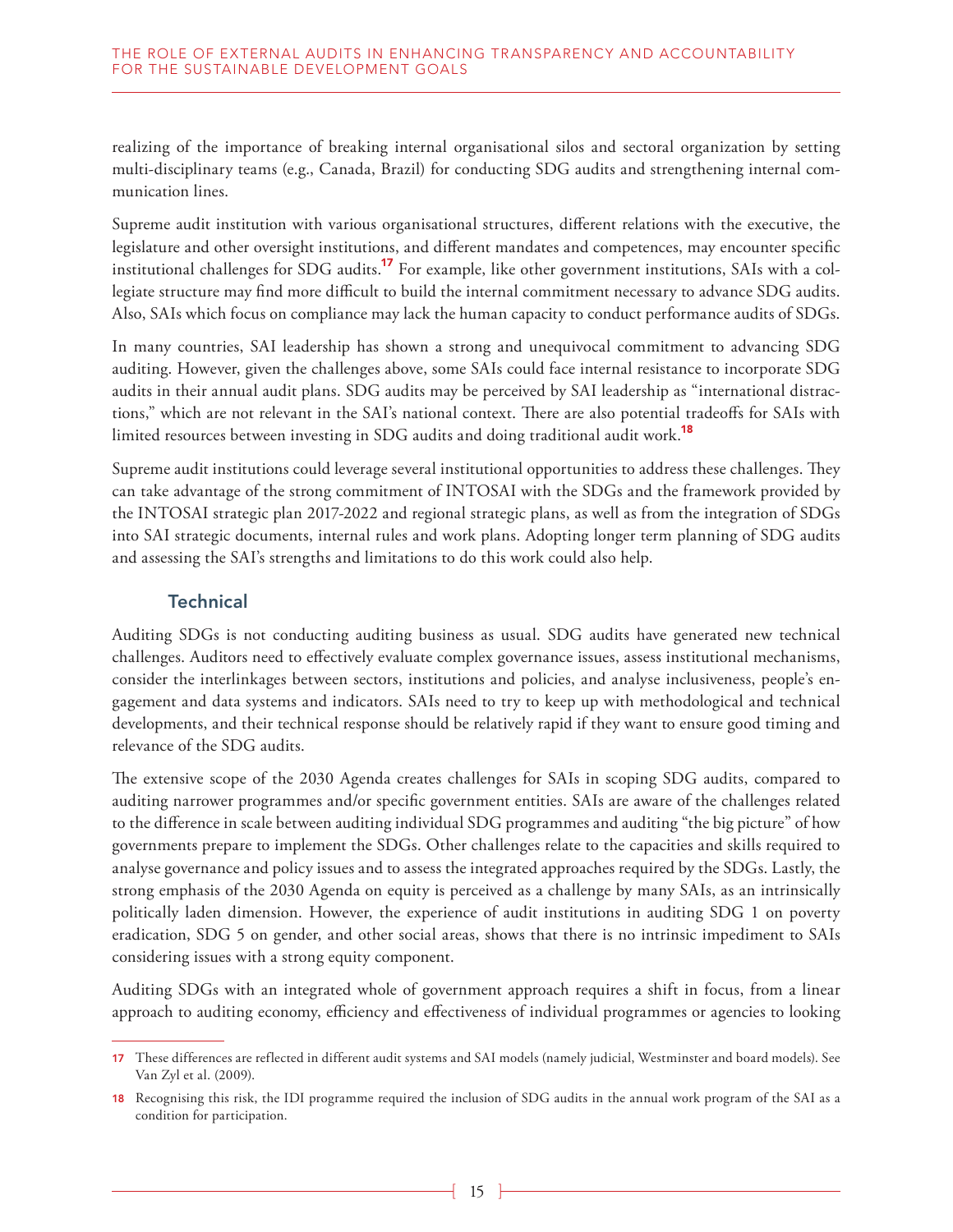at outcomes and then the multitude of agencies, programmes and policies working towards that outcome. From the outcome, audit teams can then inquire into relevant issues such as how the government manages performance across various policy tools (e.g., federal contracts, funds and tax policies) and the associated systemic risks, or how data and evidence are used to drive actions that lead to the expected results (GAO 2016). In considering how governments have contemplated the integration of goals, it may be useful for SAIs to distinguish between a broad, whole-of-government level, and issue-specific, SDG target-level institutional and policy arrangements. Audits that consider the interlinkages between policies and programmes should focus not only on issues of fragmentation, duplication and overlap, but also on gaps, omissions or "blind spots" in the interrelated programmes and institutions relevant to a given issue (TCU 2017). Identifying relevant links in causal chains (e.g. delivery, procurement) is also critical from the perspective of risk identification.

SAIs participating in the IDI programme and other SAIs (such as the Latin American SAIs participating in the coordinated audit of Target 2.4) have adopted this new approach for auditing SDGs. However, auditors have acknowledged that they struggle with the new concepts and the shift from auditing one single entity to auditing multiple entities and considering their interrelations. In the Pacific region, for example, SAIs have addressed these challenges by investing more time and resources in the development of audit plans, incorporating more review points into the audit process, and strengthening on-site support to SAIs (PASAI 2018).

Several tools can be useful for auditing policy integration and stakeholder engagement in the implementation of the 2030 Agenda, including: mappings of inter-linkages of specific SDG targets or related issues with other SDG goals and targets; mappings of institutions and programmes in relation to specific issues; and associated stakeholder maps. SAIs have started to use these tools. For example, focusing on organic food production, the coordinated audit of Target 2.4 has considered interrelated policy issues such as low-carbon production, technical assistance, agrochemical reduction, and sustainable alternatives. It also considered fiscal policy and government insurance policies that discourage organic food production. By including interactions in the audit, it was possible to assess tensions and trade-offs that rise from working in silos – while one programme may be promoting organic production, other actions may have counteracting effects (TCU 2018).

As SAIs move into auditing SDG implementation with an integrated perspective, another technical challenge will be the aggregation of information and findings from different performance audits conducted in the same SDG issue area in order to convey some key messages on SDG progress. This requires having the appropriate frameworks in place,<sup>19</sup> but also going beyond the traditional way of reporting by entity or programme (building for example on the experience of coordinated audits).

To produce relevant insights on these issues, SAIs must also enhance their experience and capacity to audit inclusiveness. They need to systematically consider how is the government acting on its commitments on inclusiveness, what groups are excluded or at risk of exclusion, the effectiveness of strategies and policies to include them, and evaluate data disaggregation and whether governments are monitoring outcomes based on those dimensions, among other issues. Recent methodological guidance is available for SAIs to audit gender equality (CAAF 2017).

More general capacity constraints to conduct performance audits increase these challenges. Although there is more demand for SAIs to evaluate the quality and effectiveness of government actions (Jarquin et al. 2018), some SAIs do not have the mandate to audit performance and many struggle with the capacity to do it. Fourteen percent of SAIs surveyed in the IDI Global Stocktaking Survey 2017 (IDI 2018) reported challenges

<sup>19</sup> Such as the framework for analyzing results of performance audits on SDG topics developed by SAI Brazil and UAE in 2016 (INTOSAI 2016).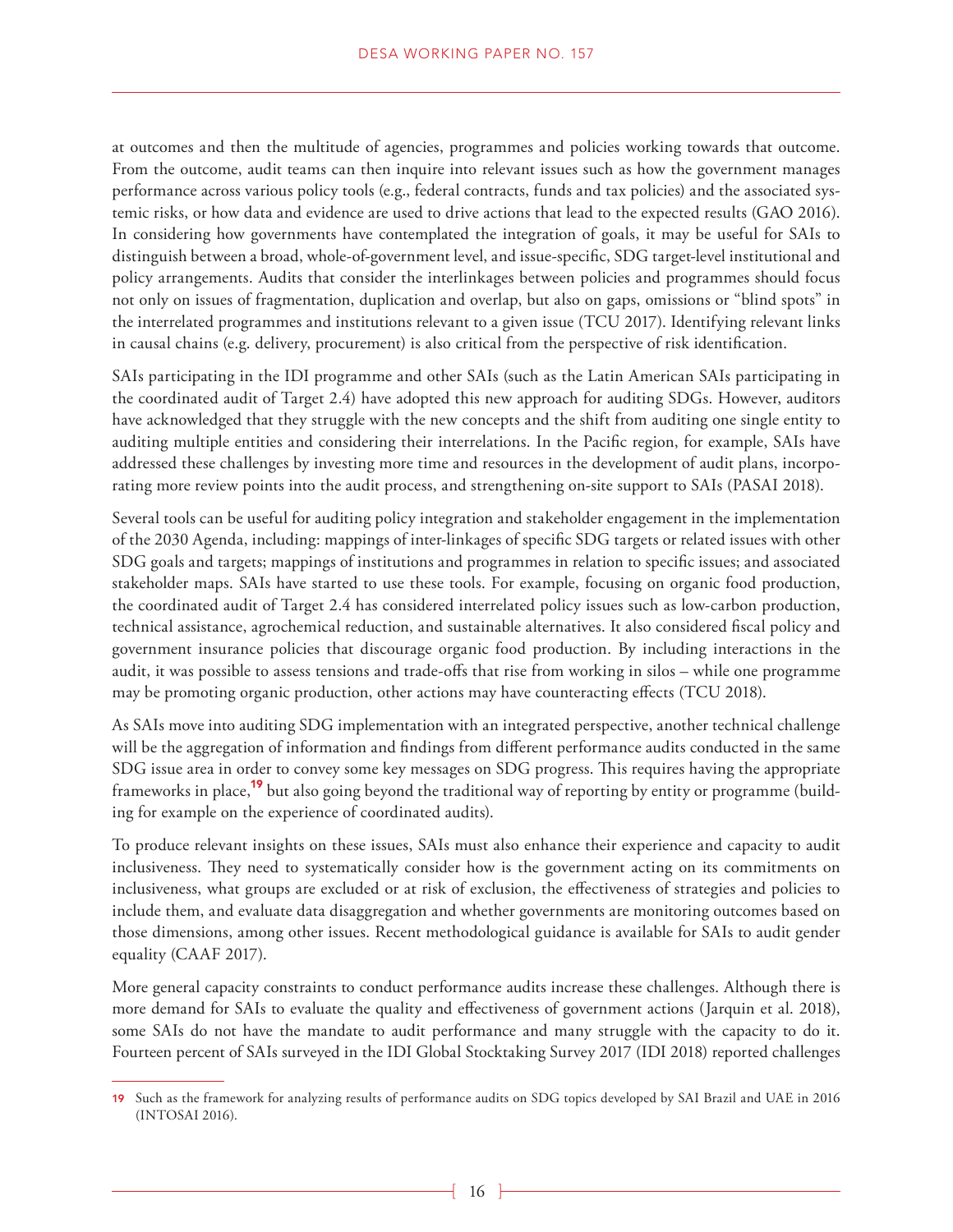to implement performance audit standards. In such contexts, the technical demands from SDG audits may seem a luxury. However, SAI organisations have a role to play in supporting SDG audits. The IDI programme aims to enhance the capacity of audit teams to adopt new methodological approaches and techniques for auditing SDGs. To help SAIs strengthen their professional competences and address some of these new technical capacity needs, the IDI will include the SDGs in a pilot project on professional education for SAI auditors. Knowledge-sharing and learning is also critical. SAIs can benefit from learning from other SAIs with strong experience in performance audit, but also from the experience of government agencies in evaluating performance and from external expertise and information from stakeholders. Cooperative audits - which facilitate the sharing of knowledge, audit methodologies and tools, and help strengthen the capacity of SAIs to audit national systems - can foster common audit approaches and facilitate the exchange of information and lessons learned.

#### Political

In general, SAIs face three political challenges in relation to auditing SDGs. First, SAIs often see SDG audits as more susceptible to politicization than other audits and, therefore, a potential challenge for SAI independence. The second challenge refers to the enforcement of audit recommendations. The third relates to the possible perception of SDGs as a predominantly supra-national matter.

While SDG audits may give more visibility to SAIs and in some cases put them at the center of the political debate (e.g., if SDG audits show different results to those reported by the executive), the evidence presented above shows that SAIs have successfully conducted these audits with good impact and without compromising their independence and reputation. Moreover, the Open Budget Survey 2017 show that SAIs globally enjoy a fairly high degree of independence (heads of 81 of the 115 SAIs surveyed were appointed in a way that ensured their independence, and 92 cannot be removed solely by the executive branch), even if they still have to enhance the managerial and financial autonomy to strengthen their accountability role (IBP 2018).

The enforcement of audit recommendations is generally a challenge for SAIs (Van Zyl et al. 2009), which has implications for SDG audits. In 2015, the SAI or the legislature report publicly on the implementation of audit recommendations by the executive in only 44% of countries (IDI, 2018). In many countries, parliaments are responsible for ensuring that audit recommendations are followed-up and addressed by governments. However, results of a survey of 150 legislatures conducted by the Inter-Parliamentary Union in 2017 show that only 66 out of 100 parliaments had put in place procedures to review audit reports (IPU 2017). This undermines the potential impact of SDG audits in improving the implementation of SDGs at the national level.

This challenge indicates the importance of following up on audit findings and monitoring remedial actions taken to address the audit recommendations. Indonesia's SAI, for example, plans to update the audit of preparedness for SDG implementation every six months. Ensuring that the audit reports and recommendations are communicated to the parliament and to critical stakeholders so that other accountability actors can leverage the audit results is also critical. Political consensus regarding the SDGs may facilitate follow-up action on audit recommendations. Finally, collaboration with other stakeholders can also help strengthen follow-up to recommendations from SDG audits.

At the national level, the commitment of the center of government and line ministries to working towards sustainable development provide an opportunity for SAIs. It makes it easier for SAIs to engage with the SDGs in response to the integration of the SDGs into national strategies, plans and programmes and the alignment of policies to the SDGs. In these contexts, there is often recognition of the potential contribution of SAIs by government and other actors involved in SDG implementation. It is not surprising that SAIs have been active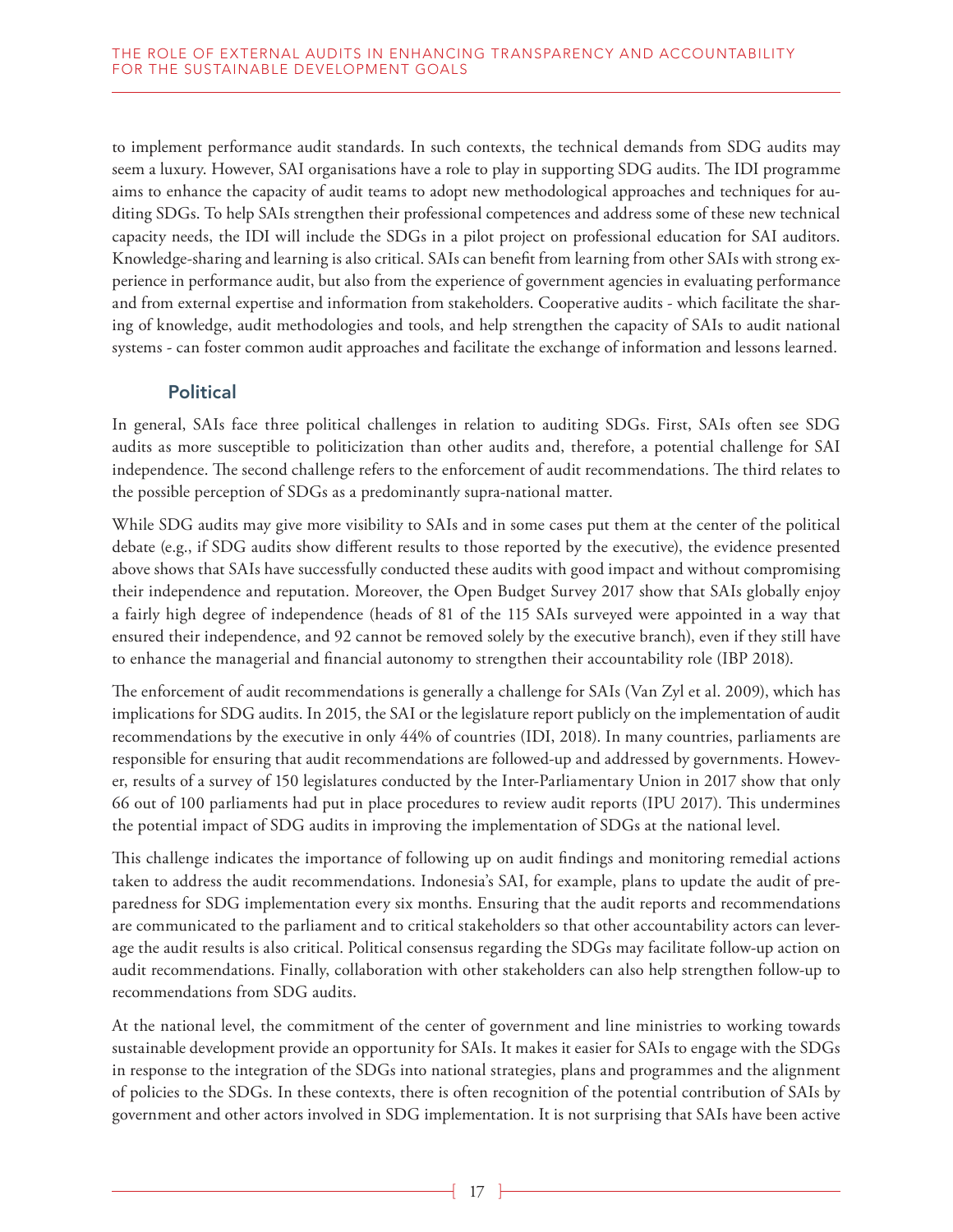in auditing SDGs in many of the countries which have championed the 2030 Agenda at the global level (e.g., Indonesia, Colombia). However, in other country contexts, SAIs may find more difficulties to undertake SDG-related audits.

Lastly, the opportunity for SAIs to invest resources in SDG audits, in the same manner as it can be challenged internally, could also face criticism by outside players framing the SDGs as a largely international agenda, as opposed to a domestic one. Too much visibility given to international considerations in the design of SDG audits could fuel the perception that they are "imposed from above" and an international distraction from the core mission of SAIs, making SAIs vulnerable to political attacks in the national arena.<sup>20</sup>

#### Communication

Improving the communication of audits becomes particularly relevant for audits of development issues such as those encapsulated in the SDGs. Better communication of SDG audits is critical to give visibility to the work SAIs do, raise awareness among different stakeholders about SDG audits, and enhance their impact on SDG implementation.

One communication challenge is the publication of SDG audit reports in a timely and accessible manner. The transparency gap related to audit reports (IBP 2018) can be exacerbated for SDG audits. If SAIs perceive SDG audits as more risky, there may be delays or impediments to publish the audit reports. However, publication of high quality SDG audit reports is essential for taking advantage of the available channels that the follow up and review process opens.

Translating the technical language of audits into user friendly language is another general challenge which becomes relevant for SDG audits. A variety of tools can be used to make the reports friendlier and to reach out to different audiences (UNDESA-IDI 2018). Costa Rica's SAI conducts an annual survey on the quality and utility of its audit reports, which allows the SAI to identify areas for improvement. Based on the results, the SAI has made changes in the language of the audit reports to appeal to young parliamentarians. Brazil's TCU is using infographics and short non-technical summaries to widely disseminate the results of SDG audits to different publics. SAIs are considering the development of communication plans to consider what should be communicated, how, and when regarding SDG audits.

#### Collaboration

Collaboration between SAIs and external stakeholders is a long-standing challenge for SAIs (UNDESA 2013; Guillan Montero 2012, 2013). Concerns persist about the risk of engaging stakeholders for SAI independence. Some SAIs perceive stakeholder management as overwhelming, due to the sheer number of stakeholders in relation to any given issue, the existence of multiple perspectives and claims, and the different perceived legitimacy of various stakeholders.

However, SAIs can benefit from engaging with stakeholders to improve SDG audits and their impact. One specific challenge around SDG audits is that they demand wider stakeholder engagement throughout the

<sup>20</sup> An example is the balance between designing audits in a way that is nationally relevant and ensuring that national results can be aggregated at higher levels.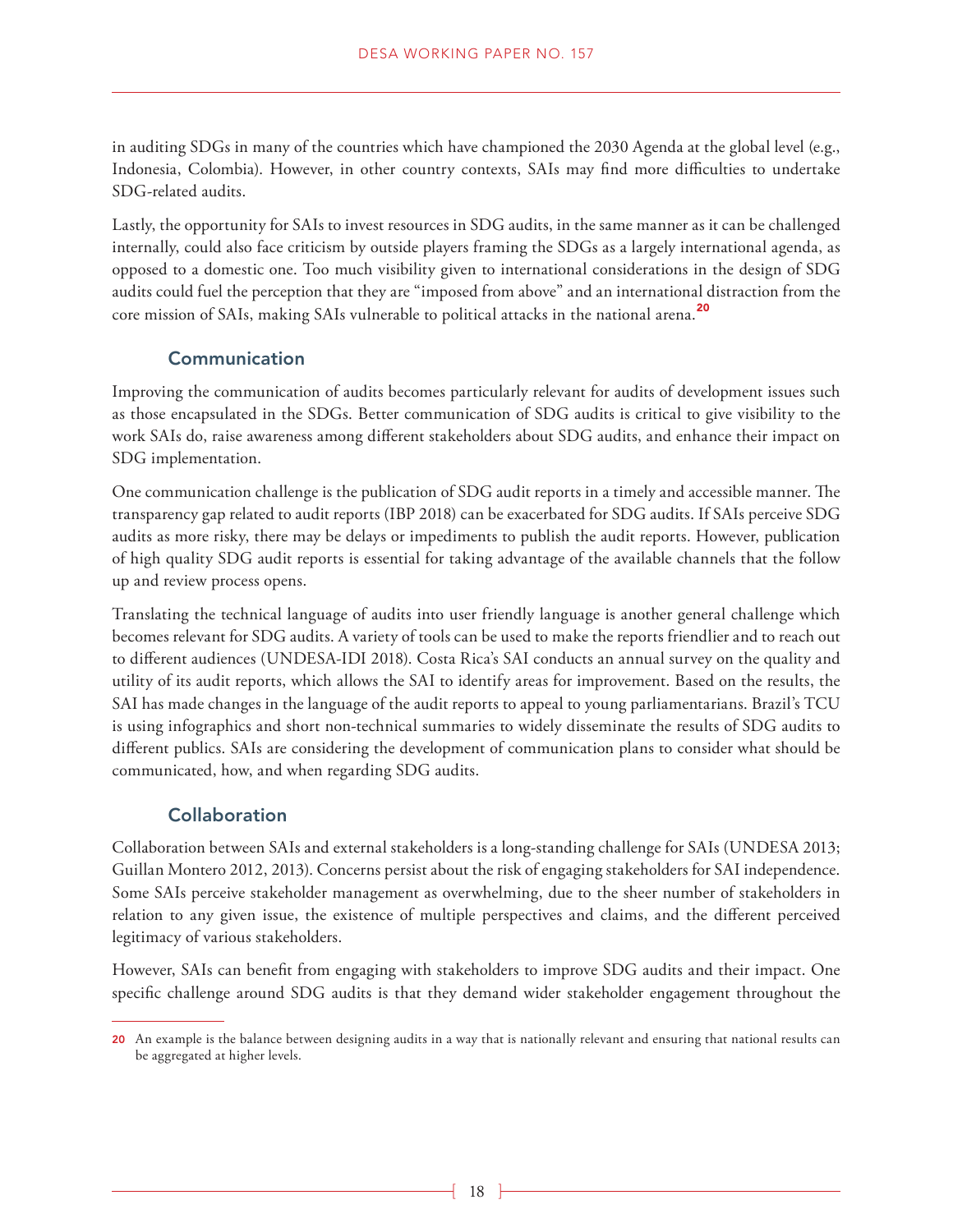audit cycle and a more collaborative relation with government institutions, to identify opportunities for better implementation. SAIs need a better understanding of the roles and responsibilities of multiple stakeholders, and go beyond traditional mechanisms for collecting evidence and consult with a wider set of stakeholders. While SAIs engage with the auditee as a source of documentary information, they often find challenging to use non-state stakeholders as sources of evidence for the audit (UNDESA 2017). Many SAIs have also faced challenges in terms of securing cooperation and timely response from the auditees in government (Jamaica SAI 2018). Also, engaging with stakeholders is new for many SAIs conducting SDG audits. SAIs in the Pacific, for example, have developed localized communication strategies to facilitate stakeholder engagement (PASAI 2018).

Despite these challenges, there are several opportunities for advancing stakeholder engagement around SDG audits. There is accumulated experience in the SAI community about stakeholder engagement and successful experiences to build upon (e.g., Philippines, India, Costa Rica, Argentina). The IDI programme requires participating SAIs to engage with stakeholders in the audit of preparedness. The IDI also runs another capacity development programme to support SAIs in their stakeholder engagement efforts. Also, several donors and organisations are supporting SAIs to further engage with stakeholders around audits.<sup>21</sup> Finally, the mobilization of many actors around the SDGs at all levels offers opportunities for SAIs to find potential allies with a similar interest in contributing to enhanced transparency and accountability in SDG implementation.

### 6 The positioning of supreme audit institutions in national accountability ecosystems around SDG implementation

As countries advance implementation of the 2030 Agenda, SAIs will need to find their space and role in the ecosystems of institutions that are emerging at national level around SDG implementation. Several challenges and opportunities in this regard were highlighted in previous sections. To discuss this more systematically, it is convenient to use the well-established criteria for assessing science-policy interfaces: relevance, legitimacy and credibility (Cash et al., 2003). These criteria are quite broad, but they are easily broken down. For example, relevance can be further specified into more precise notions such as timeliness, relevance to the decision-makers' needs, cost, accessibility to non-specialised audiences, political sensitivity, etc. (Davis, 1990). Taken together, they encompass most of the points brought forward by SAIs themselves during the meetings in New York in 2017 and 2018. A summary of the main issues facing SAIs in this regard is presented in Table 3.

<sup>21</sup> For example, the German Development Cooperation (GIZ) is supporting the development of a methodology to enhance stakeholder engagement around environmental audits in Latin America, and IBP is launching a pilot programme to enhance the impact of audits in several countries through improved communication and collaboration.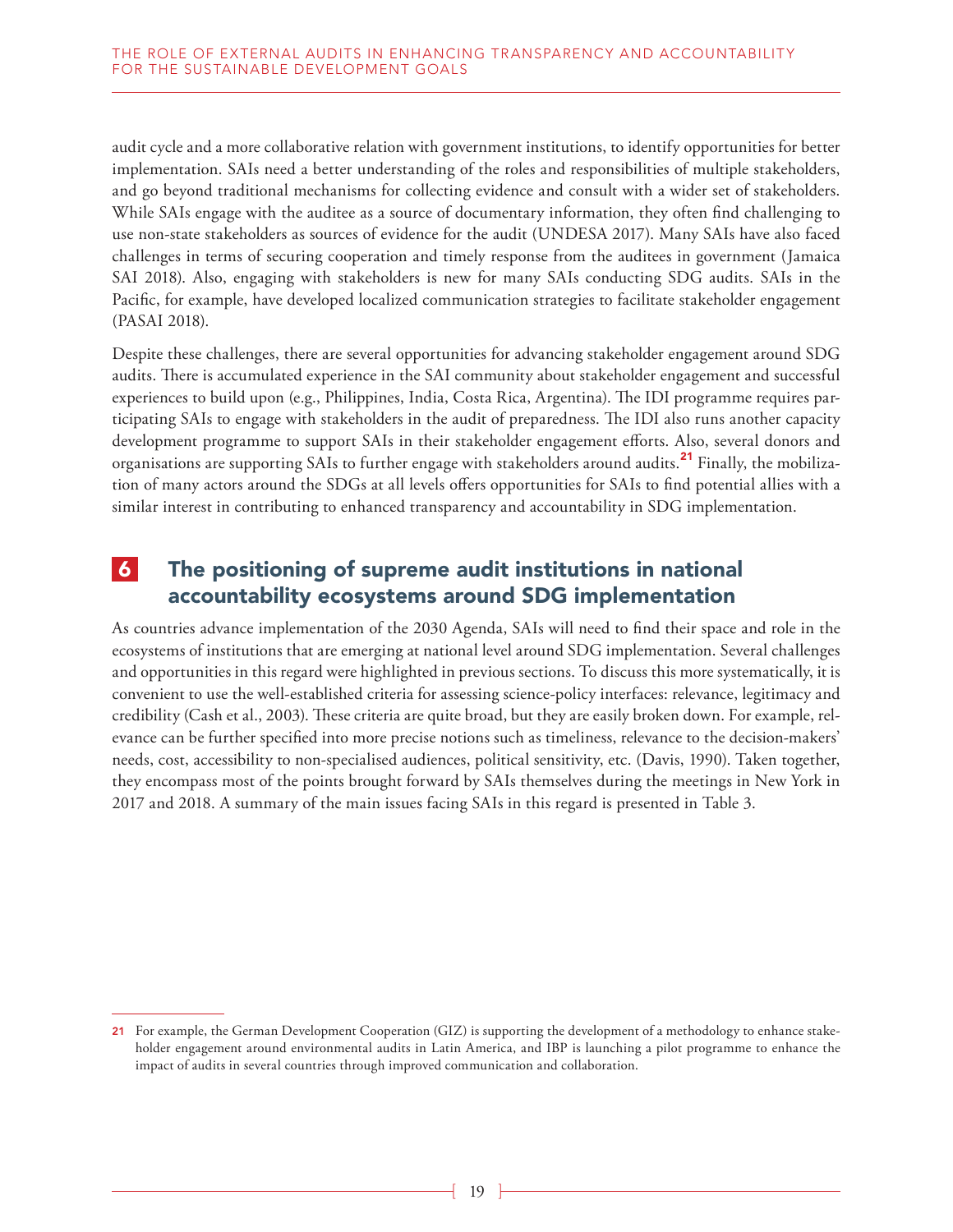#### Table 3 Main issues in relation to SAIs conducting SDG audits, grouped according to standard criteria for science-policy interfaces

|             | Sources of strength                                                                                                                                                                                   | Potential challenges and risks                                                                                                                                                                                                                                                                                                                                                                          | <b>Potential avenues for</b><br>mitigating risks                                                                                                                                                                                                                                                                                                        |
|-------------|-------------------------------------------------------------------------------------------------------------------------------------------------------------------------------------------------------|---------------------------------------------------------------------------------------------------------------------------------------------------------------------------------------------------------------------------------------------------------------------------------------------------------------------------------------------------------------------------------------------------------|---------------------------------------------------------------------------------------------------------------------------------------------------------------------------------------------------------------------------------------------------------------------------------------------------------------------------------------------------------|
| Relevance   | High relevance of SDG<br>п<br>preparedness audits in<br>early stages of the SDGs<br>High relevance of SDG<br>п<br>implementation audits,<br>given high priority<br>given to SDGs in many<br>countries | Limited capacity and flexibility<br>a,<br>of SAIs to address the whole<br>range of SDGs in limited time<br>SAI's SDG audits perceived<br>I.<br>as too critical of government<br>action<br>SAI audit report and findings<br>Ē,<br>not communicated adequately<br>to relevant audiences<br>SAIs' audits do not contribute<br>п<br>to transformative change                                                | Development of criteria for<br>$\blacksquare$<br>prioritizing SDG goals and<br>targets for audits<br>Dialogue with government<br>$\mathcal{L}_{\mathcal{A}}$<br>entities (auditees and<br>others)<br>Efforts put on<br>$\blacksquare$<br>communication strategies<br>and tools to reach targeted<br>audiences                                           |
| Legitimacy  | Where SDGs become the<br>п<br>mainstream framework<br>for government work,<br>including in budgeting,<br>SAIs should legitimately<br>enquire about them                                               | Mandate of SAIs not extending<br>a,<br>to performance audits<br>SDG audits perceived<br>Ì,<br>by those outside SAIs to<br>divert resources from more<br>important undertakings<br>SAIs seen as stepping out<br>п<br>of their role and becoming<br>policy-makers<br>Unclear boundaries and<br>a,<br>relationship with policy<br>evaluation and similar<br>functions carried out by other<br>institutions | Dialogue, awareness-<br>$\mathcal{L}_{\mathcal{A}}$<br>raising and outreach with<br>government and other<br>institutions and groups to<br>explain the importance<br>of SAIs auditing SDG<br>implementation<br>Explore how to<br>complement related<br>efforts in evaluating SDG<br>implementation, including<br>by sharing methodologies<br>and results |
| Credibility | SAIs as oversight<br>п<br>bodies have extensive<br>experience in auditing<br>sectoral programmes in<br>nearly all SDG areas                                                                           | Lack of quality of audit<br>Ē,<br>reports, resulting in low<br>acceptance by auditees<br>Potential discrepancies<br>Ē,<br>between the findings of audits<br>and other policy evaluation<br>exercises, including those<br>conducted within government                                                                                                                                                    | Increase awareness of SDGs<br>п<br>in SAIs<br><b>Build relevant skills in SAIs</b><br>п<br>for SDG-related audits.<br>especially preparedness<br>audits<br>Adjust internal organization<br>$\overline{\phantom{a}}$<br>of SAIs to foster<br>interdisciplinary work                                                                                      |

Source: Authors' elaboration.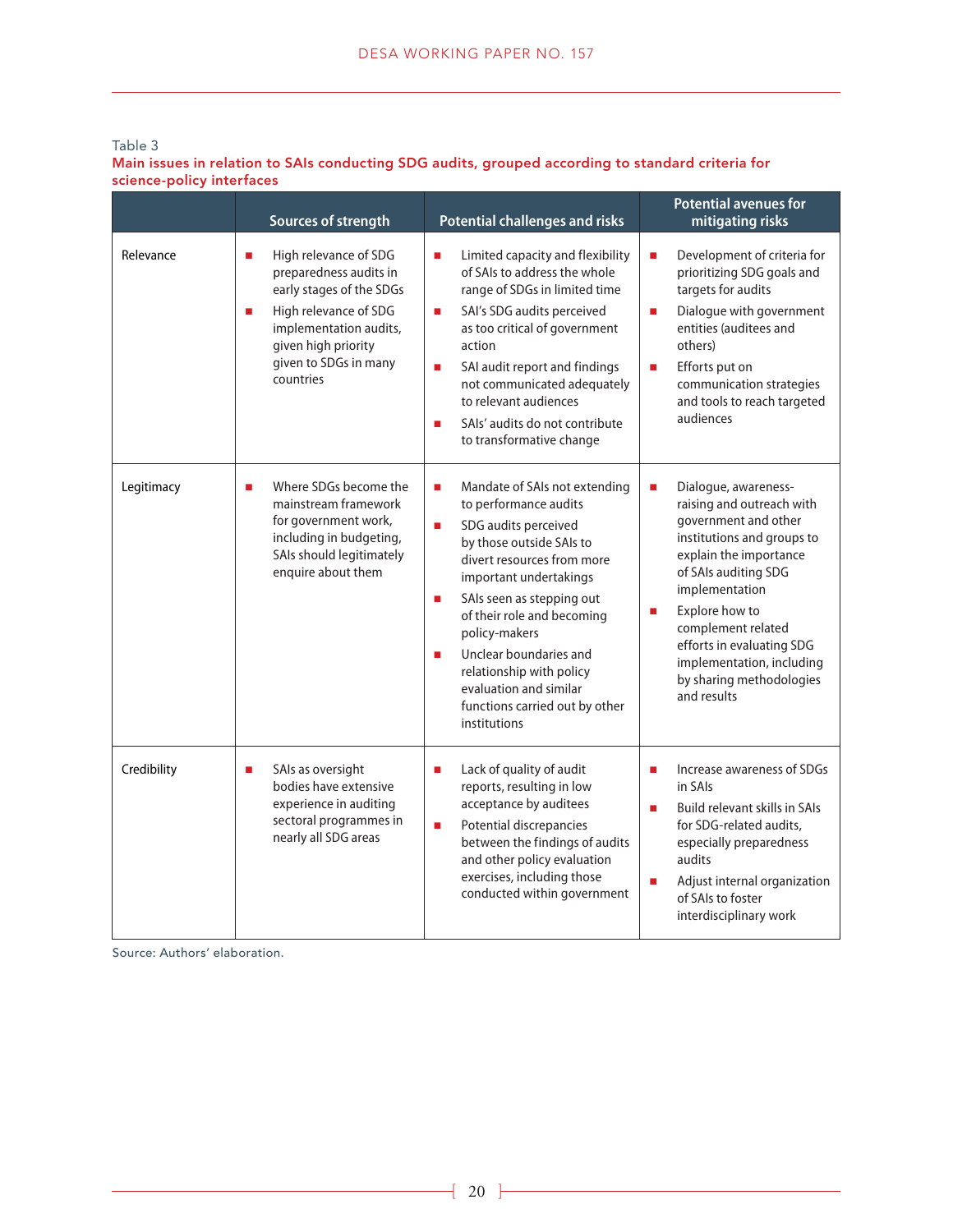#### Relevance

Given the high priority given to SDGs by many countries, and the centrality of the issues reflected in the SDGs in the portfolio of government activities, high-quality SDG audits done by SAIs (be they of government preparedness or of implementation) are undoubtedly highly relevant. Audits can constitute a precious source of information on how resources are allocated and spent, on the adequacy of the institutional setup, and on the gaps that exist in relation to engagement with all components of society and ability to monitor progress. As shown in section 3, the results that are starting to emerge from the first wave of SDG preparedness audits show that these audits are able to produce information that would not necessarily be available through other existing processes – for example, the part of the audits that assesses institutional preparedness, including for policy coherence, and complement information produced by government agencies, civil society organizations and others. The evidence presented above showing that governments reacted to findings of SDG preparedness audits by adjusting institutional mechanisms or structures also supports the notion that SDG-related audits conducted by SAIs are highly relevant.

Yet, the relevance of SDG audits conducted by SAIs can also be limited by several factors. One factor mentioned by several SAIs is their limited capacity to address the whole range of SDGs in limited time, due to lack of resources and lack of flexibility of the SAIS's work programs. There is indeed a risk that SDG audits are "mistimed" - published too late or too early to influence the policy process, or that important areas are not covered by audits even though they undergo policy changes. Some SAIs have developed criteria for prioritizing SDGs for audits; for example Brazil's TCU and Canada's Office of the Commissioner of the Environment and Sustainable Development (UNDESA and IDI, 2018).

Engaging stakeholders in SDG-related audits can be a way to increase the audits' relevance; in the process, SAIs can also contribute to raising awareness about the SDGs. In some cases, conducting the SDG preparedness audits has led SAIs to engaging stakeholders. However, this must be done in a way that preserves an SAI's independence, which some SAIs perceive as a challenge. This is not specific to SDG audits.

The experience of SDG audits has once again shown the importance of enhancing the relevance of the audit function through appropriate communication. This is a long-standing issue, which is not specific to this exercise. However, SAIs can take advantage of existing online channels disseminating information on the SDGs to further publicize their SDG audits. Such channels are provided by national and international NGOs. For example, the SDG knowledge platform of the International Institute for Sustainable Development (IISD) has covered SAI-related events and has disseminated SDG-related audit reports.<sup>22</sup>

The salience of SDG audits could also be limited if SDG audits were perceived as too critical of government action. As described in introduction, reviews of SDG implementation at the national level are often tied to presentations made by governments at the UN to the whole UN membership. In this exercise, governments have a strong incentive to avoid shedding a negative light on their country's performance. Audit institutions, on the other hand, are not bound by such considerations, and may be much blunter in the way they assess preparedness or implementation. As a result, there is a risk that SAI audits be downplayed or disregarded by governments. This may also affect the credibility of SDG audits (see below). This problem was mentioned by several SAIs at the meeting in New York in 2018 (UNDESA and IDI, 2018).

Lastly, over the longer term, the relevance of SAIs' SDG audits will be judged in part by whether they contribute to fostering transformative change where it is needed. It has become commonplace to say that

<sup>22</sup> See http://sdg.iisd.org/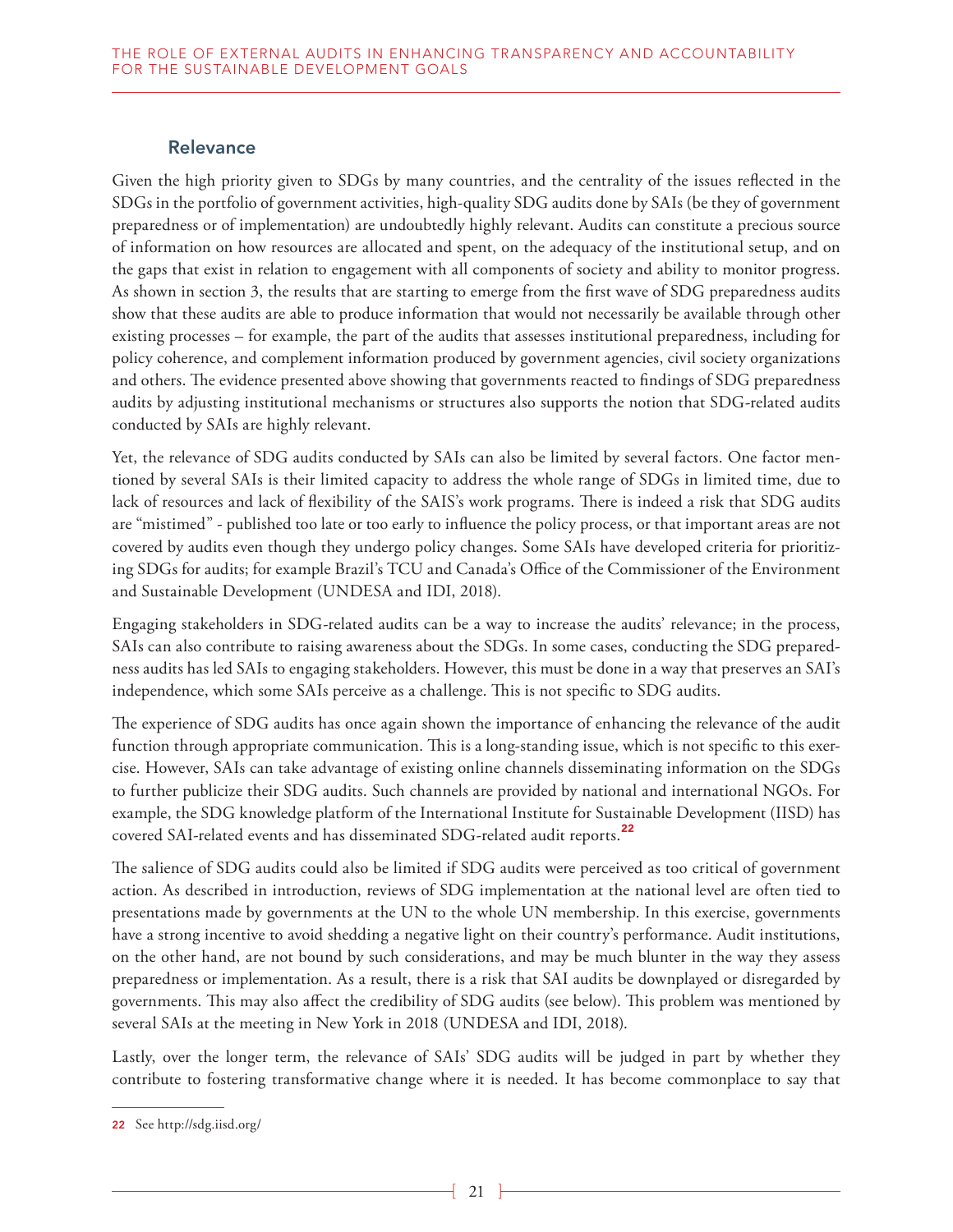the transformative nature of the 2030 Agenda will require different ways to operate, for governments as well as for other stakeholders. There might be a risk that audits, due to adherence to strict methodologies and standards, are perceived as failing to look outside the box and contributing to maintaining the policy status quo (e.g. by "validating" policy approaches that fail to address the need for radical change, or not venturing into suggesting alternative policy approaches). Clearly communicating what SDG audits are for and what they aim to do is important in this regard, to avoid false expectations. This point is perceived quite clearly by SAIs themselves. At the meeting in New York in 2017, it was suggested that one of the key questions to be asked in SDG audits should be "what are governments prepared to do differently?".

#### Legitimacy

A primary source of legitimacy for SAIs is their institutional anchoring in fundamental legislation, often in the national constitutions. At the international level, and specific to the SDGs, the role of SAIs is mentioned by the Addis Ababa Action Agenda (AAAA) on Financing for Development, which is an integral part of the 2030 Agenda concerned with its means of implementation. In paragraph 30 of AAAA, UN Member States state that they "will strengthen national control mechanisms, such as supreme audit institutions, along with other independent oversight institutions, as appropriate".

Focusing on the national level, as argued in the introduction, the existence of clearly defined targets subscribed by national governments seems to make a clear case for SAIs' involvement in auditing governments' performance on the SDGs or their corresponding national objectives and targets. This argument has gained salience over the past few years, as it has become increasingly clear that the SDGs, because they cover essentially all areas of government action, should not be thought of as a separate process from regular government work. In particular, many governments have come to the conclusion that there should be no separate budget for implementing the SDGs (apart from the specific costs related to creating collaboration structures and mechanisms, etc.); rather, all sector expenditures should be aligned with the (national) objectives and priorities in line with the SDGs.<sup>23</sup> This puts action on the SDGs squarely in the remit of supreme audit institutions. In this regard, the relationship between SAIs and Parliaments is an important factor of legitimacy, especially in countries where SAIs report directly to Parliament.

On the other hand, as argued in section 5, the non-binding status of the SDGs, and the perception that SDGs are mostly relevant to the international level, may result in questions regarding the legitimacy of SAIs' investing in auditing SDGs.

As audits of preparedness take place at the beginning of the policy cycle and lead to conclusions and recommendations that should be part of governments' action plans to strengthen SDG implementation, SAIs may be seen by governments as stepping out of their mandate and traditional role – a reaction that was mentioned by some SAIs in 2018 when they spoke about their experiences in conducting preparedness audits.<sup>24</sup> Governments and others may feel that other actors are more suited to policy evaluation and policy advice in relation to broad development goals, for example, universities, think tanks, and policy evaluation offices that are part of the government. It is beyond the scope of this article to do a systematic analysis of the comparative

<sup>23</sup> At the meeting in New York in 2018, this was emphasised by the SAIs of Costa Rica, Spain and Bogota (Colombia), which are auditing the preparation of governments to implement SDG 5.

<sup>24</sup> In Indonesia, for example, the SAI met with some resistance from government officials, who questioned whether the SAI might be unduly stepping into a policy-making role.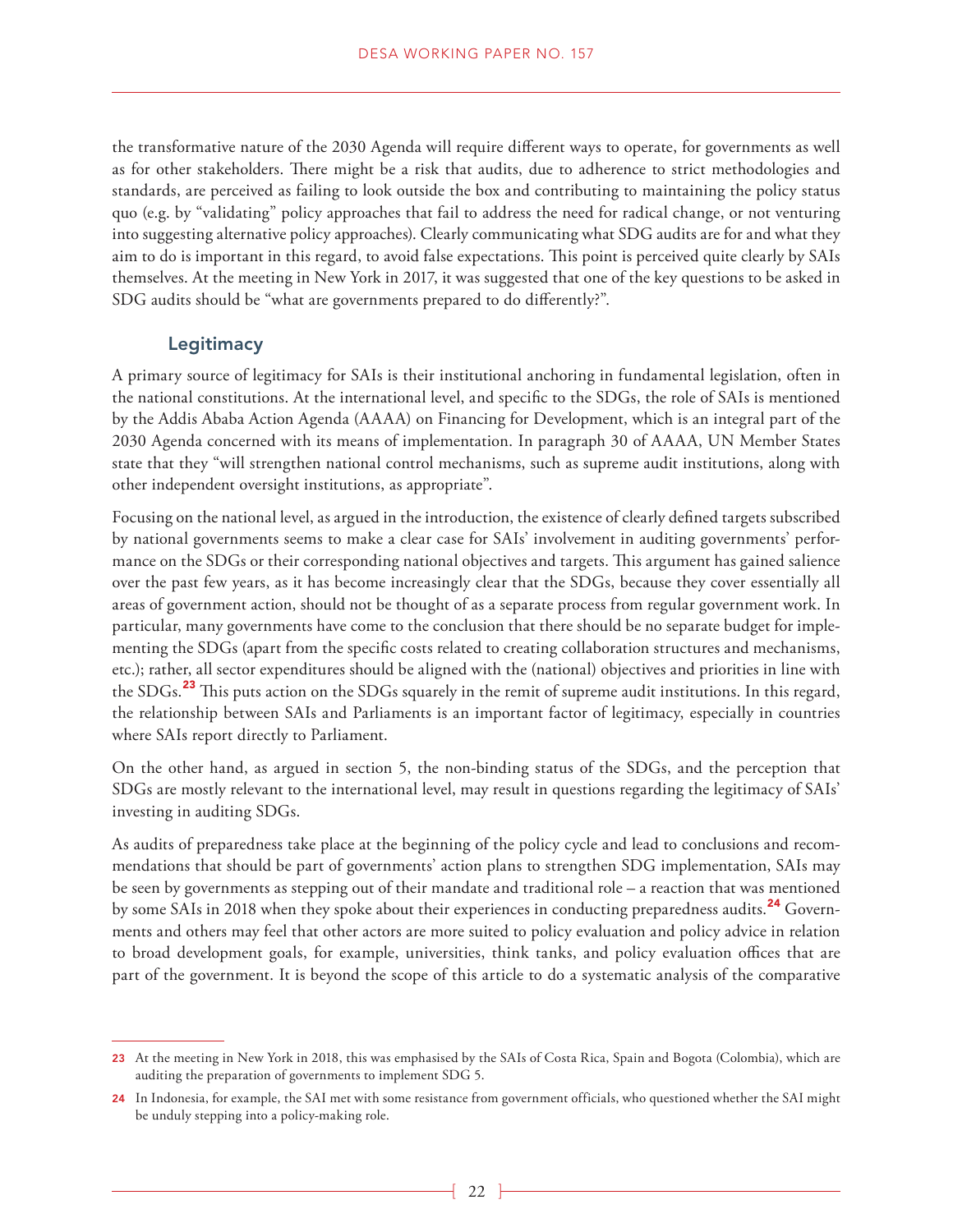advantages that SDG audits done by SAIs may have versus evaluations done by other types of institutions.<sup>25</sup> However, it seems clear that there may be opportunities for SAIs to collaborate with these actors on topics of common interest in order to contribute more effectively to SDG follow-up and review, including by sharing methodologies and comparing results.<sup>26</sup> More generally, there is a need for clarifying the role of SAIs and explaining the specificity of audits of preparedness in the broader context of SDG implementation.

As mentioned earlier, some SAIs do not have the mandate to conduct performance audits. Although this constitutes a clear impediment to conducting SDG implementation audits, SAIs in that situation can use information produced by compliance and financial audits to inform monitoring of SDG 16 (INTOSAI 2017).

More broadly, as governments take the lead in the SDG implementation process, the challenge in many countries is for SAIs to be "invited to the party". One area of particular interest for SAIs is to be involved in reflections on national planning and budgeting processes. Depending on their national context, SAIs may need to adopt a proactive approach and reach out to government and other stakeholders to inquire about SDG implementation plans and advocate for the potential contributions of the SAI (UNDESA and IDI, 2017).

#### **Credibility**

Credibility of SAI audits is an important factor, not only for the reception and impact of the audits, but for the reputation of SAIs in their national context. Being able to produce quality audits, which not only meet international standards but are recognised as credible by governments and other actors, is paramount.

On the one hand, as oversight bodies, SAIs generally have extensive experience in auditing sectoral programmes in nearly all SDG areas – from health to water and sanitation to education to infrastructure to ecosystem management. The issues encapsulated under the SDGs are not new, and capacity to understand the underlying substantive issues and other factors that may bear on audits (for example, the nature of supply chains in specific sectors) is often present in SAIs. In addition, for the SAIs that have been participating in international programs such as the one led by IDI, the reliance on international standards that is built into these programs brings an external validity check that can enhance credibility on the national stage. The fact that SDG preparedness audits conducted in different countries highlight similar issues, as illustrated in section 3, can also reinforce the credibility of SDG audits nationally. Importantly, compared to other settings (e.g. evaluations that were done in the context of the MDGs mostly from the perspective and for the benefit of donors), SDG audits are produced by SAIs, which are national institutions with a clear anchoring in national reality and are ultimately accountable to their own citizens.

On the other hand, as highlighted above, SDG-related audits and especially preparedness audits do present technical challenges, and there may be lack of relevant skills in SAIs for such audits. The SDGs call for specialized knowledge and expertise, which should gradually be built in audit teams. At the most basic level, awareness of SDGs should be increased in SAIs as in other national institutions. Several SAIs (Canada, Costa Rica, Brazil) have emphasized the importance of having multi-disciplinary teams for auditing SDG sectors and issues (UNDESA and IDI, 2018). Yet, the internal organization of SAIs may not foster interdisciplinary work. Many SAIs are likely to face the dilemmas that confronted other organizations as they tried to

<sup>25</sup> One advantage that SAIs may have is their natural inclination to focus more on accountability than other types of policy evaluation (Davis, 1990). This feature has remained even as audits progressively addressed other dimensions and moved closer to policy evaluation over time.

<sup>26</sup> The need for strengthened collaboration between SAIs and other actors was already identified more than 10 years ago in the context of the Millennium Development Goals, see UNDESA (2007).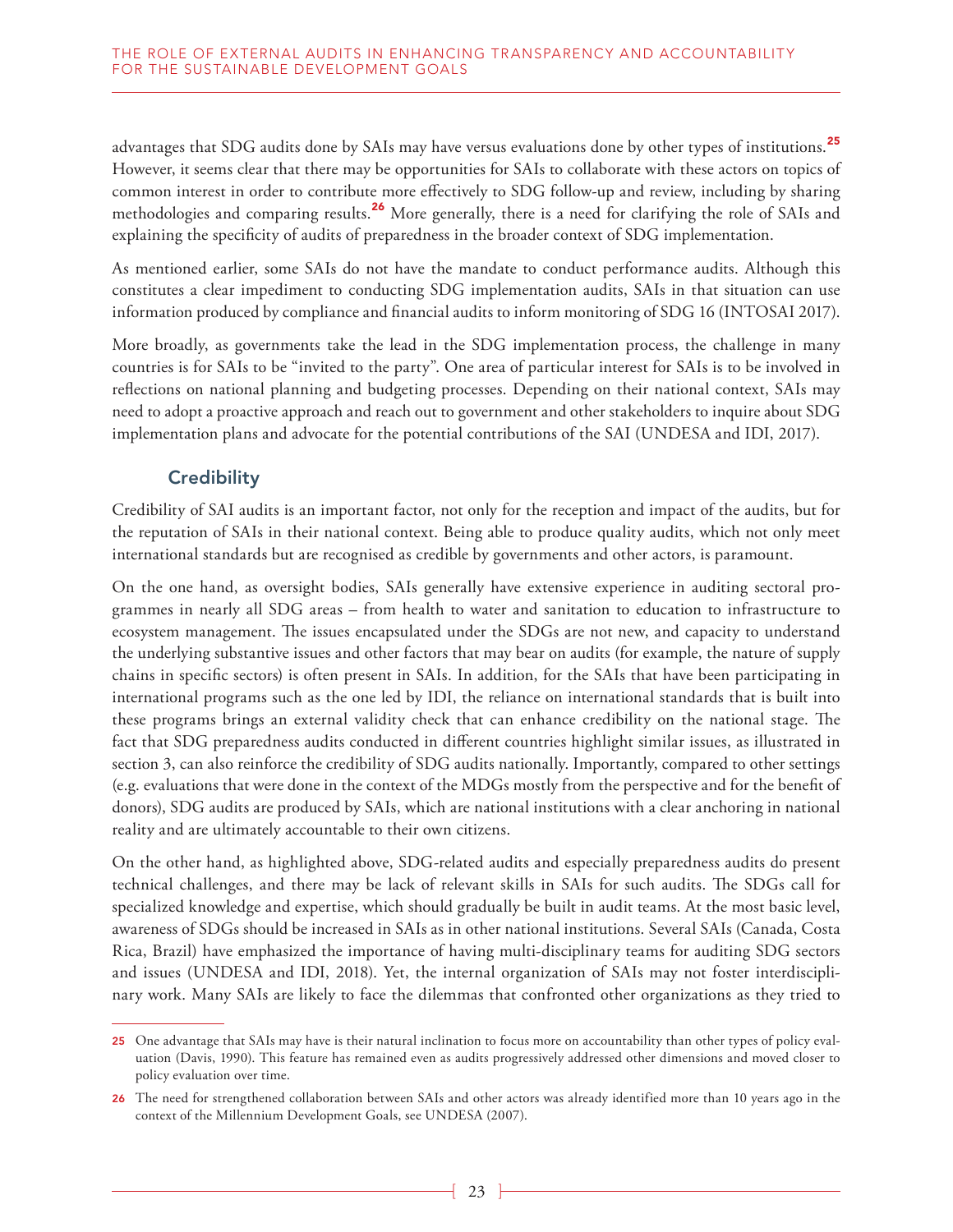"mainstream" issues such as gender or the environment into their structures and processes. Evaluating the effectiveness of alternative arrangements, including the creation of specialized "SDG units" which some SAIs have put in place, will be important in coming years. Building appropriate skills and creating appropriate incentives in SAIs (for example, strengthening internal communication lines) is thus an important step. With respect to the former, cooperative audits involving SAIs in several countries can be a powerful tool to enable capacity building and knowledge sharing across SAIs. The SDG audit experience since 2015 has featured a number of cooperative audits, as explained above.

As mentioned above, the credibility of SDG audits may also be affected by potential discrepancies between the audits and other policy evaluation exercises, including those conducted within the government. In the context of discussing SDG global review mechanisms, some SAIs have expressed concerns about the gaps between governments' reports and the SDG audits findings, and reflected on potential measures to reduce such gaps, including dialogue between the government and the SAI. Such measures would have to be acted upon carefully and transparently in keeping with SAIs' fundamental interest in preserving their independence and autonomy.

## 7 Conclusion

The involvement of SAIs worldwide in auditing the implementation of the SDGs is a rare innovation. This development results from the conjunction of multiple factors, including the high take-up of the 2030 Agenda by national governments. As explained above, critical factors have been the decisive engagement of INTOSAI with the SDG agenda, and the support provided by IDI and others to SAIs' efforts to conduct SDG audits – including the development of standards and templates.

The first wave of SDG audits has been met with important successes, but also highlighted concrete challenges. Some of these challenges are generic for SAIs (e.g. those relating to their independence, mandate, communication strategies, or the uptake of their recommendations), while others are more specific to the context of the SDGs (for example, the need to build appropriate skills within SAIs). How SAIs are able to navigate these challenges in the short and medium term will depend on country context. Actions suggested by SAIs themselves (such as better communication of results) or by others (working more closely with other institutions on topics of common interest) could be part of strategies to move forward.

In most countries, the government's response to SDG audits remains to be seen. SAIs will have to consider those responses as they decide on how much to invest in this area in coming years. Ultimately, the governments' take up of recommendations made by SAIs and other institutional actors on SDG implementation will largely depend on the momentum that the SDGs are able to maintain on the international and domestic agendas. The forthcoming stock-taking of the progress made on implementation of all the SDGs at the summit level in September 2019 at the United Nations will be important in this regard. Depending on the outcomes of this meeting, national SDG uptake, and the importance that is given to the SDGs on the national political and policy agendas, may change significantly, and differently so across countries. This would in turn affect the relevance of SAIs' involvement in auditing the SDGs.

Whatever happens, the clear engagement of SAIs in auditing the national implementation of non-binding intergovernmentally agreed development programs may in some countries have contributed to start to carve a new political and institutional space for SAIs and may eventually durably change the institutional balance in many national settings. One of the possible outcomes of this experiment is, at least in some countries, a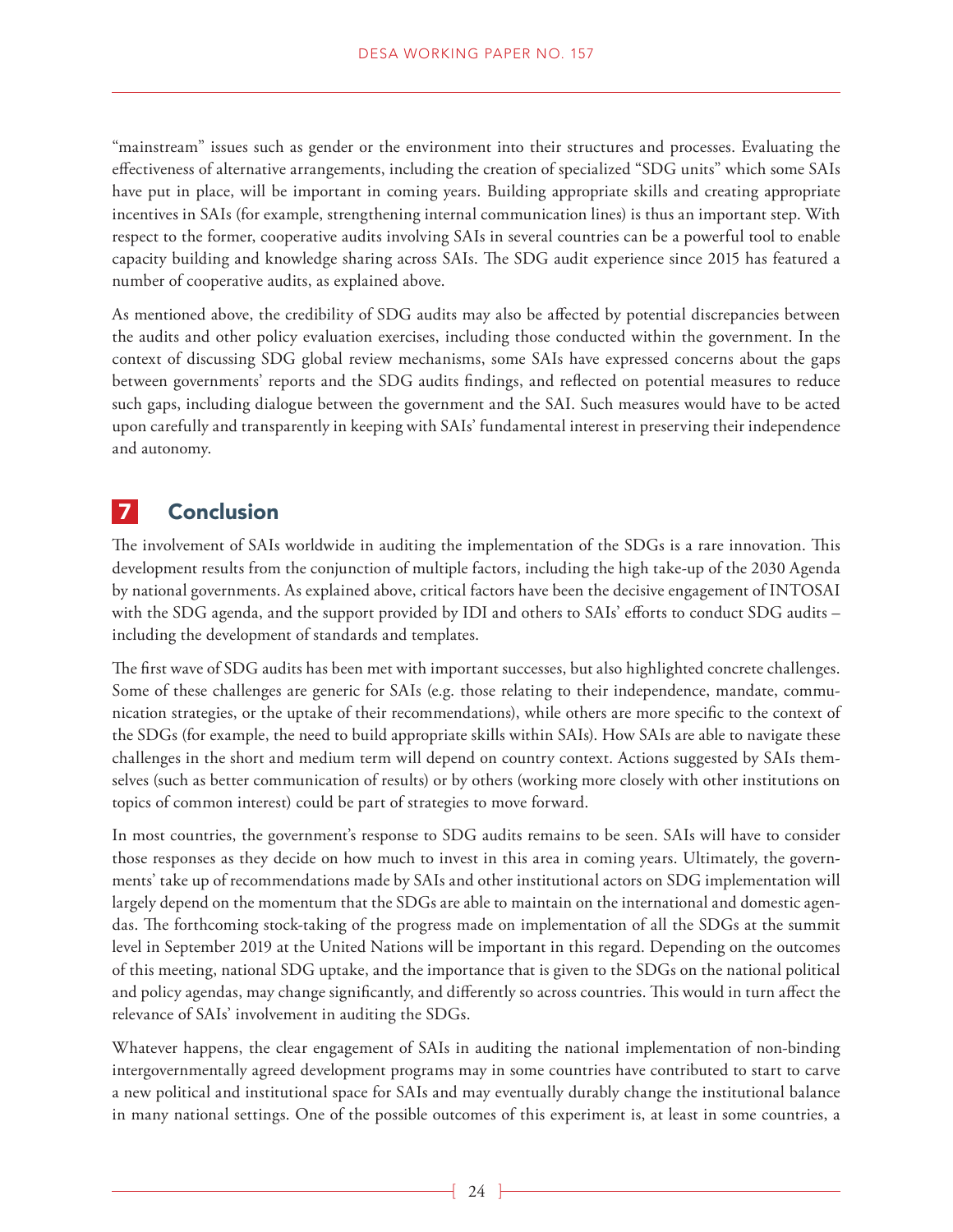stronger institutionalization of the role of SAIs in national accountability systems for intergovernmentally agreed development goals and other non-binding international legislation.

In the long term, in considering their roles in auditing the implementation of the SDGs, SAIs will have to consider the broader picture of changes in their national accountability systems. The role that is given to external audit varies over time, and recent examples show that there can be unexpected changes in the space and clout of external audit in national accountability systems. For example, Eckersley et al. (2014) document how the UK Government moved to require local authorities to publish a range of financial and performance datasets online, while at the same time abolishing the Audit Commission, a body that used to carry out performance assessments of local authorities, while giving the National Audit Office jurisdiction to audit local finances but not the performance of local public services. It would indeed be a Pyrrhic victory, if some SAIs were to gain a space at the table in the national review system for the SDGs, only to witness the remit of external audit wane in other areas that may be as much as, and even more directly relevant to the implementation of the SDGs. This highlights the importance for SAIs engaging in SDG audits to clearly demonstrate the relevance of this work for national purposes. Advancing in demonstrating this depends crucially on being able to collect evidence of their impact on improving both national planning and implementation of the SDGs.

The efforts of SAIs and their regional and international organizations to develop new methodologies and standards to audit the SDGs and assess how to implement them in practice constitutes a real new development. Early results suggest that these efforts can contribute to strengthen transparency and accountability in the implementation of the 2030 Agenda. Hopefully, this experience will be recorded, analyzed and shared, and will benefit other types of institutions and actors working on accountability and monitoring for the sustainable development goals.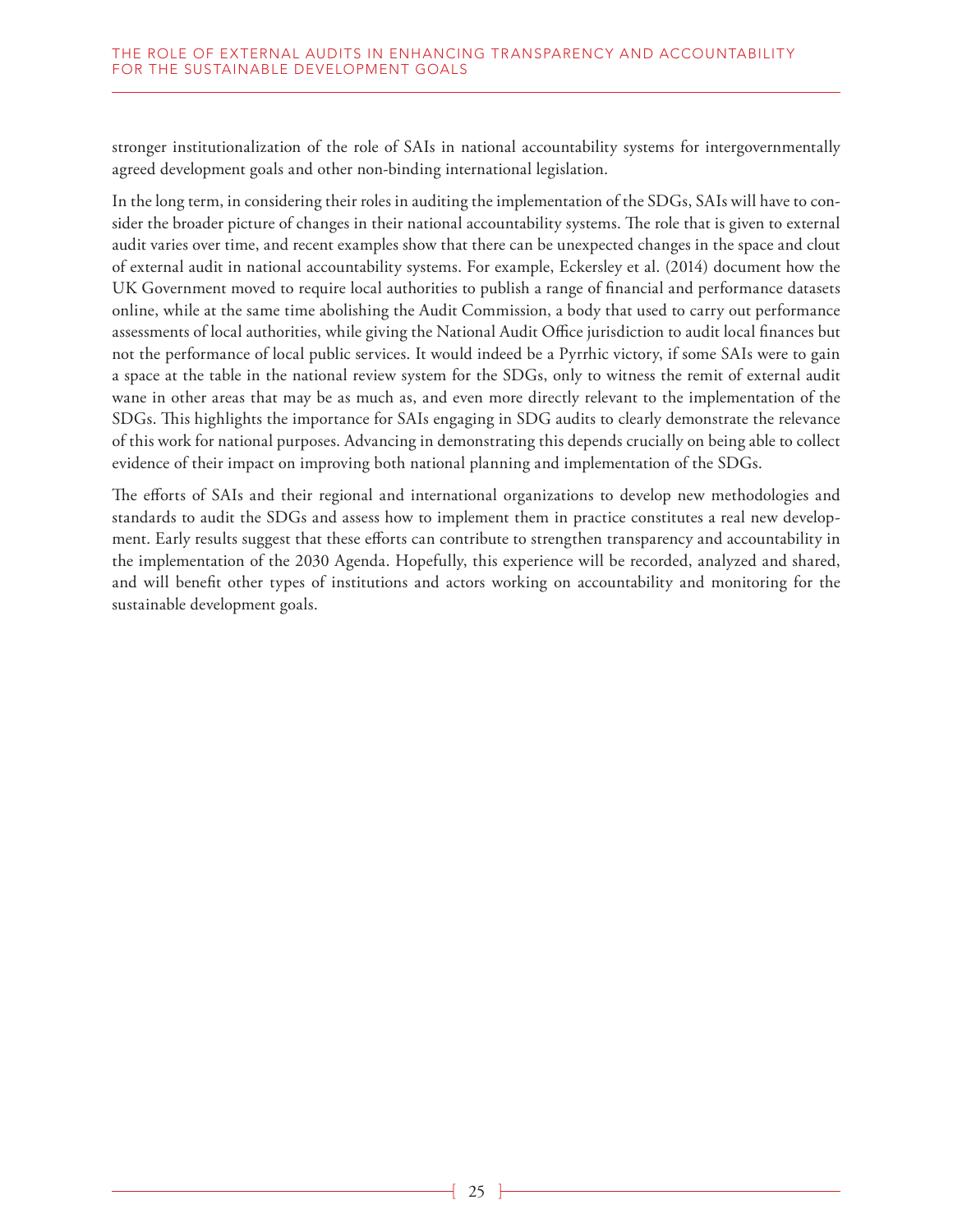### References

- Austrian Court of Audit 2018, Executive Summary of the Report on the implementation of the 2030 Agenda and SDGs in Austria (http://www.intosai.org/fileadmin/downloads/downloads/1\_about\_us/ SDGs\_and\_SAIs/id782\_SDGs\_Austria\_short\_EN.pdf)
- CAAF 2017, Practice guide to auditing the United Nations Sustainable Development Goals: Gender equality, Ottawa, CAAF (https://www.caaf-fcar.ca/images/pdfs/practice-guides/Practice-Guide-to-Auditing-the-United-Nations-Sustainable-Development-Goals-Gender-Equality.pdf)
- Cash, D., W. Clark, F. Alcock, N. M. Dickson, N. Eckley, D. H. Guston, J. Jäger, and R. B. Mitchell (2003), Knowledge systems or sustainable development, PNAS, 100, 14, 8086-8091.
- Chatterjee S. 2018, "Transforming the World Through Sustainability Efforts," INTOSAI Journal, July.
- Contraloria General de la República de Colombia 2015, Plan Estratégico 2014-2018, objetivo 2.
- Contraloria General de la República de Costa Rica 2018, "Informe de seguimiento de la gestión del centro de gobierno para la implementación de la agenda 2030 para el desarrollo sostenible," Informe DFOE-EC-SGP-00001-2018, 20 de febrero.
- Davis, D. F. 1990, "Do you want a performance audit or a program evaluation?" Public Administration Review, January/February.
- DFID 2005, "Working with Supreme Audit Institutions" How to note, July.
- Eckersley, P., L. Ferry, Z. Zakaria 2014, "A 'panoptical' or 'synoptical' approach to monitoring performance? Local public services in England and the widening accountability gap", Critical Perspectives on Accounting ,25, 529–538.
- EUROSAI WGEA (Working Group on Environmental Auditing) 2018, "Good Governance for a Better Environment. Report from the Spring Session on Environmental Governance." Helsinski, June.
- Government Accountability Office (GAO) 2016, "Ensuring the Quality and Availability of Information Necessary to Design, Analyze, Implement and Evaluate Public Policies in the Context of Increasing Governance Complexity" Presentation by C. Mihm at the International Seminar on Public Policy Evaluation and Fiscal Control, Colombia, November.
- Guillan Montero A. 2012, "Building bridges: Advancing transparency and participation through the articulation of Supreme Audit Institutions and civil society. Paper presented at the 2nd Transatlantic Conference on Transparency Research (Utrecht, June 7-9).
	- \_\_\_\_\_\_\_\_\_ 2013, "From principles to change in practices: Do transparency and participation in Supreme Audit Institutions (SAIs) work for improving accountability?" 3rd Global Conference on Transparency Research (Paris, October 24-26).
- Jarquin M.J., E. Molina, and B. Roseth 2018, "Auditoria de desempeño para una mejor gestión en América Latina y el Caribe", Washington DC, Inter-American Development Bank.
- International Budget Partnership 2018, Open Budget Survey 2017 Report, Washington DC.
- Inter-Parliamentary Union (IPU) 2017, Global Parliamentary Report 2017. Parliamentary oversight: Parliament's power to hold government to account, IPU/UNDP.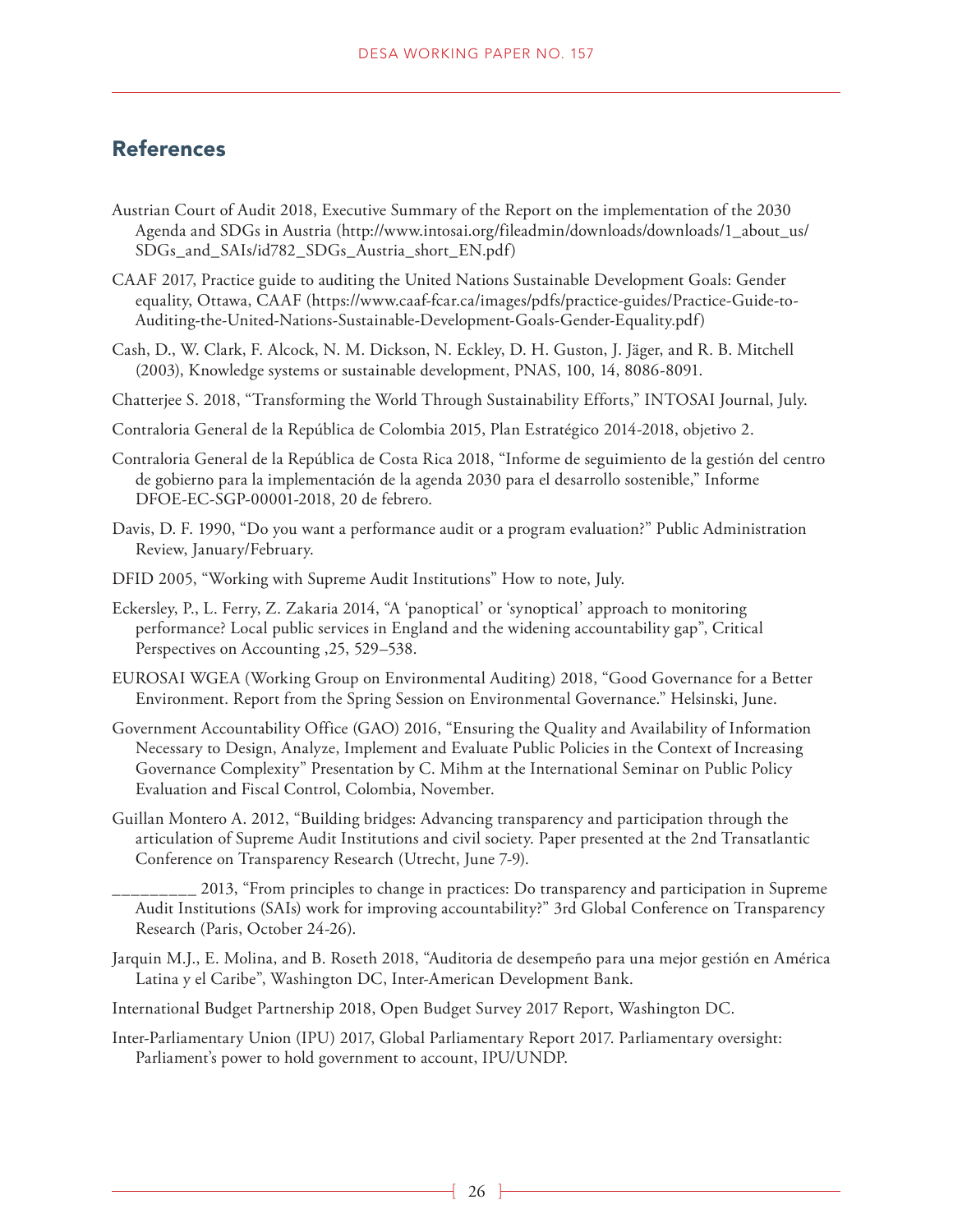International Organization of Supreme Audit Institutions (INTOSAI) 2016, Results from the survey conducted for theme 1 of the XXII INCOSAI.

\_\_\_\_\_\_ 2016, "Proof of concept. Summary of audit findings by Supreme Audit Institutions on topics covered by SDG3 and SDG4", INTOSAI Thematic SDG Report.

2017, "Sustainable Development Goals How can INTOSAI contribute to the 2030 Agenda for Sustainable Development, including good governance and strengthening the fight against corruption?" UAE: XXII INCOSAI 2016, Update May.

\_\_\_\_\_\_ 2017, Strategic plan 2017-2022, Vienna, (http://www.intosai.org/about-us/strategic-plan-of-intosai. html).

INTOSAI Development Initiative (IDI) 2017, Auditing preparedness for the implementation of the SDGs. A guidance for Supreme Audit Institutions, Oslo, IDI (http://www.idi.no/en/ elibrary/cdp/auditing-sustainable-development-goals-programme/807-auditing-preparedness-for-implementation-of-sdgs-a-guidance-for-supreme-audit-institutions-version-0-english/ file)

2018, Global SAI Stocktaking Report 2017, Oslo.

- Karlsson-Vinkhuyzen S., A. L. Dahl, and A. Persson 2018, "The emerging accountability regimes for the Sustainable Development Goals and policy integration: Friend or foe?" Environment and Planning C; Politics and Space 0, 0, 1-20.
- Karlsson-Vinkhuyzen S., M. Groff, P. A. Tamas, A. L. Dahl, M. Harder and G. Hassall 2017, "Entry into force and then? The Paris agreement and state accountability" Climate Policy 18, 5, 593-599.
- Melo M. A., C. Pereira and C. M. Figueiredo 2009, "Political and Institutional Checks on Corruption: Explaining the Performance of Brazilian Audit Institutions" Comparative Political Studies 42 (9): 1217-1244.
- Netherlands Court of Audit 2017, "Letter of 13 September 2017 from the Netherlands Court of Audit to the House of Representatives of the States General on the government's preparations aimed at achieving the Sustainable Development Goals", The Hague, 13 Sept.
- OAG 2018, "Canada's Preparedness to Implement the United Nations' Sustainable Development Goals" Spring 2018 Reports, (http://www.oag-bvg.gc.ca/internet/English/parl\_cesd\_201804\_02\_e\_42993. html).
- OECD 2011, Using Country Public Financial Management Systems. A Practitioner's Guide, (https://www. oecd.org/dac/effectiveness/49066168.pdf).

\_\_\_\_\_\_ 2012, Good Practices in Supporting Supreme Audit Institutions, OECD, Paris, (https://www.oecd. org/dac/effectiveness/Final%20SAI%20Good%20Practice%20Note.pdf)

\_\_\_\_\_\_ 2017, Brazil's Federal Court of Accounts: Insight and Foresight for Better Governance, OECD Public Governance Reviews, OECD Publishing, Paris.

- PASAI 2018, "Advancing SDG implementation, follow-up and review in SIDS—sharing experiences across regions. The Pacific experience," Presentation prepared by Claire Kelly and Joyce Mesepitu for the UNDESA-IDI SAI Leadership & Stakeholder Meeting, New York, July 2018.
- Persson A., N. Weitz and M. Nilsson 2016, "Follow-up and review of the Sustainable Development Goals: Alignment vs. internalization" RECIEL 25, 1, 59-68.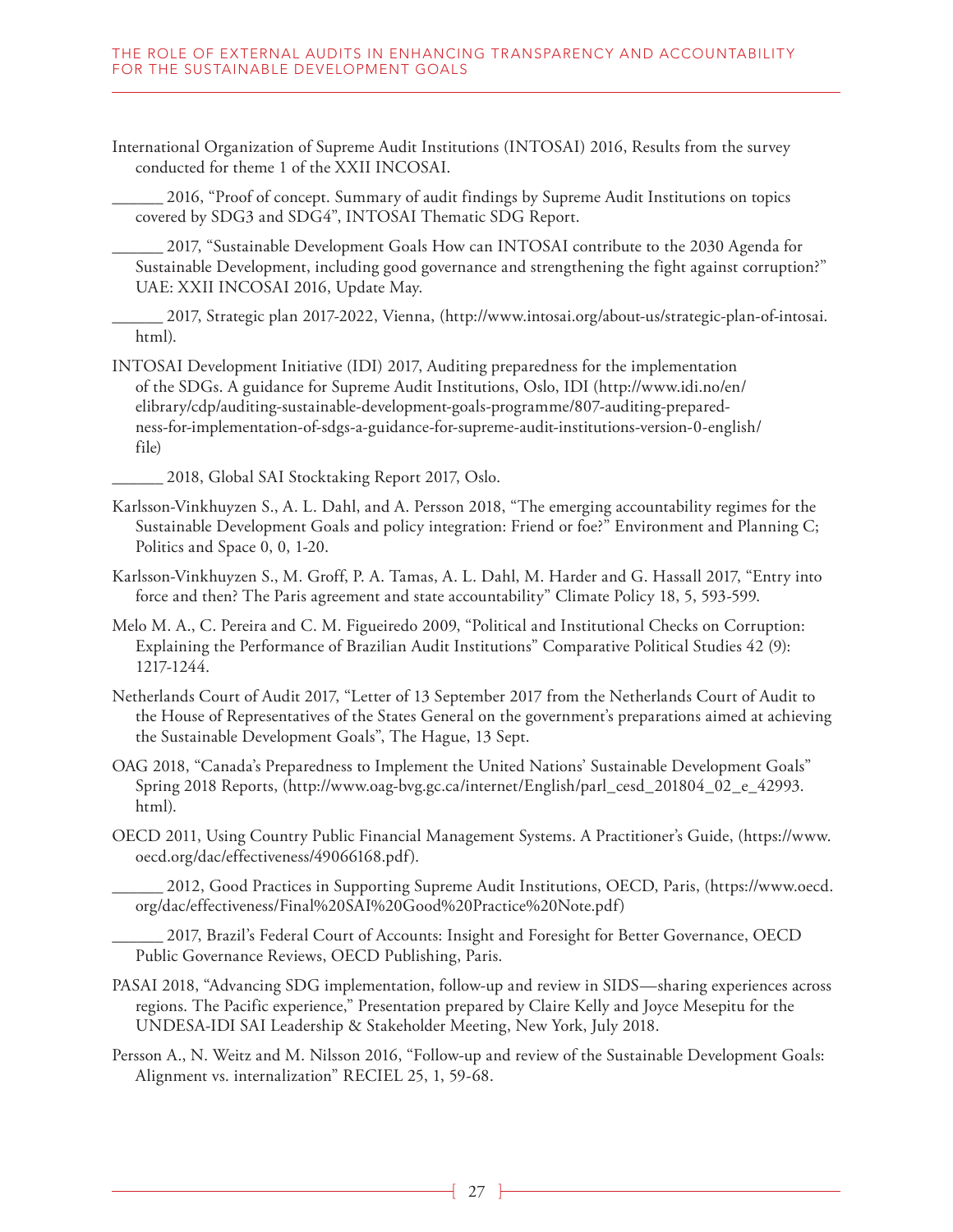- Rajaguguk, B. W., Yatnaputra, G. B. T., Paulus, A., 2017, Preparing Supreme Audit Institutions For Sustainable Development Goals, INTOSAI Journal, April.
- SAI Georgia 2018, "Sharing Experiences on auditing policy coherence and integration," Presentation at UNDESA-IDI SAI Leadership & Stakeholder Meeting, New York, July.
- SAI Indonesia 2018, "Sharing Experiences on auditing policy coherence and integration," Presentation at UNDESA-IDI SAI Leadership & Stakeholder Meeting, New York, July.
- SAI Jamaica 2018, "SAI Jamaica's Performance Audit of Preparedness for Implementation of SDGs," Presentation at UNDESA-IDI SAI Leadership & Stakeholder Meeting, New York, July.
- SAI Sudan 2018, "Presentation on the audit of the government preparedness to implement the SDGs", Presentation at UNDESA-IDI SAI Leadership & Stakeholder Meeting, New York, July.
- Spanish Court of Audit 2018, "Auditing preparedness for advancing gender equality", Presentation at UNDESA-IDI SAI Leadership & Stakeholder Meeting, New York, July.
- Stapenhurst, Rick, and Jack Titsworth 2006, "Parliament and Supreme Audit Institutions," in The Role of Parliament in Curbing Corruption, eds. R. Stapenhurst, N. Johnston and R. Pellizzo, 101-10. Washington DC, The World Bank.
- State Audit Office of Hungary 2012, "Report of the Audit on the Implementation of the National Development Plan" presented to the Seminar on the experience gained during the winding up of the programming period 2000-2006, Budapest, 20-21 September.
- Tribunal de Contas da União (TCU) 2016, "Auditoria coordenada sobre indicadores educacionais: América Latina/OLACEFS", Brasilia.

\_\_\_\_\_\_ 2017, "Relatório de auditoria coordenada na preparação do governo federal para a implementação dos objetivos de desenvolvimento sustentável – Fase nacional", Brasilia.

\_\_\_\_\_\_ 2017, "SDGs and whole of government approach.The Brazilian experience", Presentation at UNDESA-IDI SAI Leadership & Stakeholder Meeting, New York, July.

\_\_\_\_\_\_ 2018, "Coordinated Audit Sustainable Development Goals. Executive Summary" Brasilia.

2018, "SDG coordinated audit in Latin America", Presentation at UNDESA-IDI SAI Leadership & Stakeholder Meeting, New York, July.

UNDESA 2007, Auditing for Social Change: A strategy for citizen engagement in public sector accountability, New York, Department of Economic and Social Affairs.

\_\_\_\_\_\_ 2013, Citizen engagement practices by Supreme Audit Institutions. Compendium of innovative practices of citizen engagement by Supreme Audit Institutions for public accountability, New York, Department of Economic and Social Affairs.

\_\_\_\_\_\_ 2017, Compendium of National Institutional Arrangements for implementing the 2030 Agenda for Sustainable Development, Department of Economic and Social Affairs, (http://workspace.unpan.org/ sites/Internet/Documents/UNPAN97468.pdf).

\_\_\_\_\_\_ 2017, "Auditing SDGs. Stakeholder engagement in auditing preparedness" Presentation at the audit planning meeting of IDI programme, Jaipur, December.

\_\_\_\_\_\_ 2018, "Handbook for preparation of voluntary national reviews", New York, Department of Economic and Social Affairs, January.